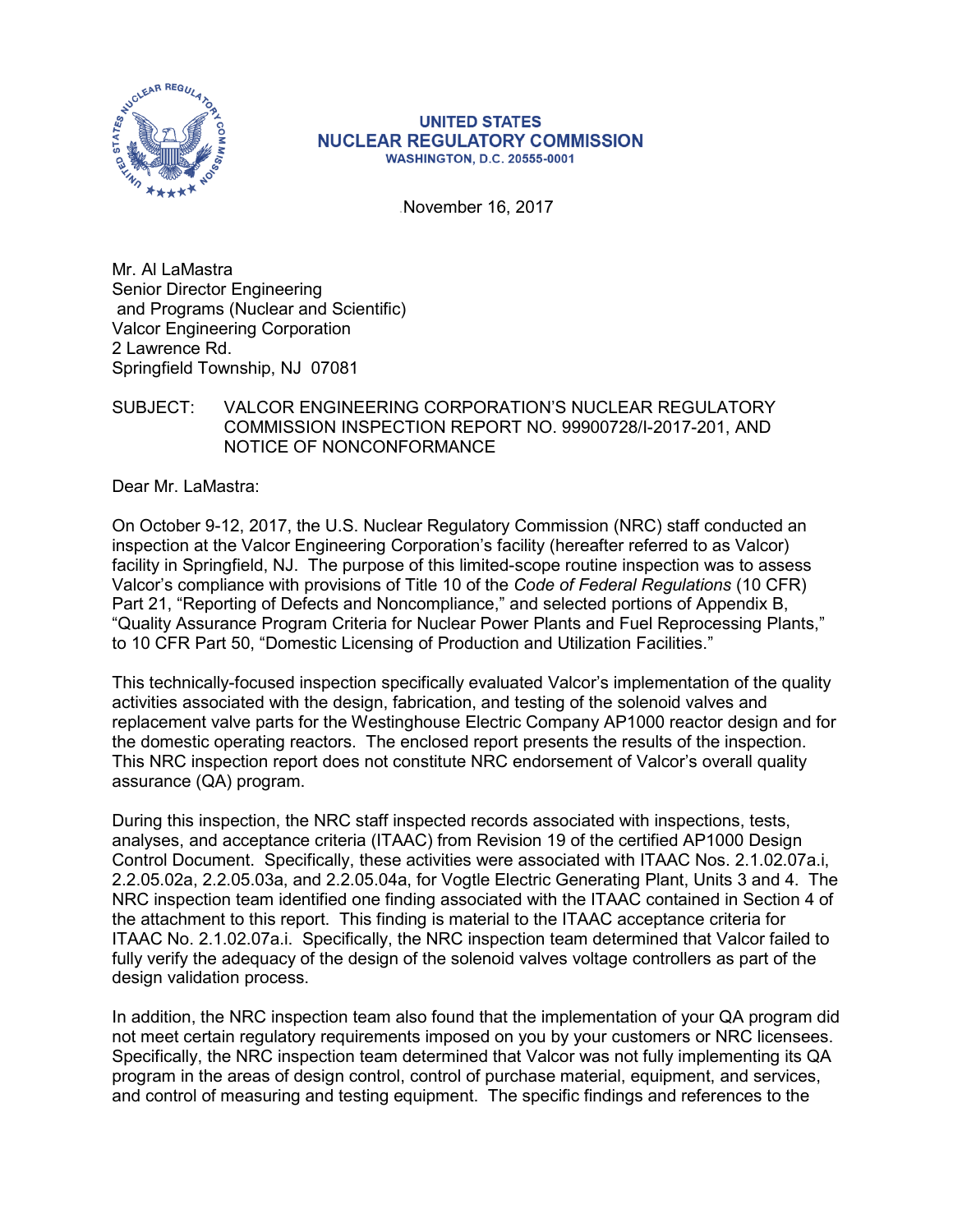pertinent requirements are identified in the enclosures to this letter. In response to the enclosed notice of nonconformance (NON), Valcor should document the results of the extent of condition review for these findings and determine if there are any effects on other safety-related components.

Please provide a written statement or explanation within 30 days of this letter in accordance with the instructions specified in the enclosed NON. We will consider extending the response time if you show good cause for us to do so.

In accordance with 10 CFR 2.390, "Public Inspections, Exemptions, Requests for Withholding," of the NRC's "Rules of Practice," the NRC will make available electronically for public inspection a copy of this letter, its enclosure, and your response through the NRC Public Document Room or from the NRC's Agencywide Documents Access and Management System, which is accessible at http://www.nrc.gov/reading-rm/adams.html. To the extent possible, your response (and if applicable), should not include any personal privacy, proprietary, or Safeguards Information so that it can be made available to the public without redaction. If personal privacy or proprietary information is necessary to provide an acceptable response, please provide a bracketed copy of your response that identifies the information that should be protected and a redacted copy of your response that deletes such information. If you request that such material be withheld from public disclosure, you must specifically identify the portions of your response that you seek to have withheld and provide in detail the bases for your claim (e.g., explain why the disclosure of information would create an unwarranted invasion of personal privacy or provide the information required by 10 CFR 2.390(b) to support a request for withholding confidential commercial or financial information). If Safeguards Information is necessary to provide an acceptable response, please provide the level of protection described in 10 CFR 73.21, "Protection of Safeguards Information: Performance Requirements."

Sincerely,

# */RA/*

John P. Burke, Chief Quality Assurance Vendor Inspection Branch-2 Division of Construction Inspection and Operational Programs Office of New Reactors

Docket No.: 99900728

Enclosures:

- 1. Notice of Nonconformance
- 2. Inspection Report No. 99900728/I-2017-201 and Attachment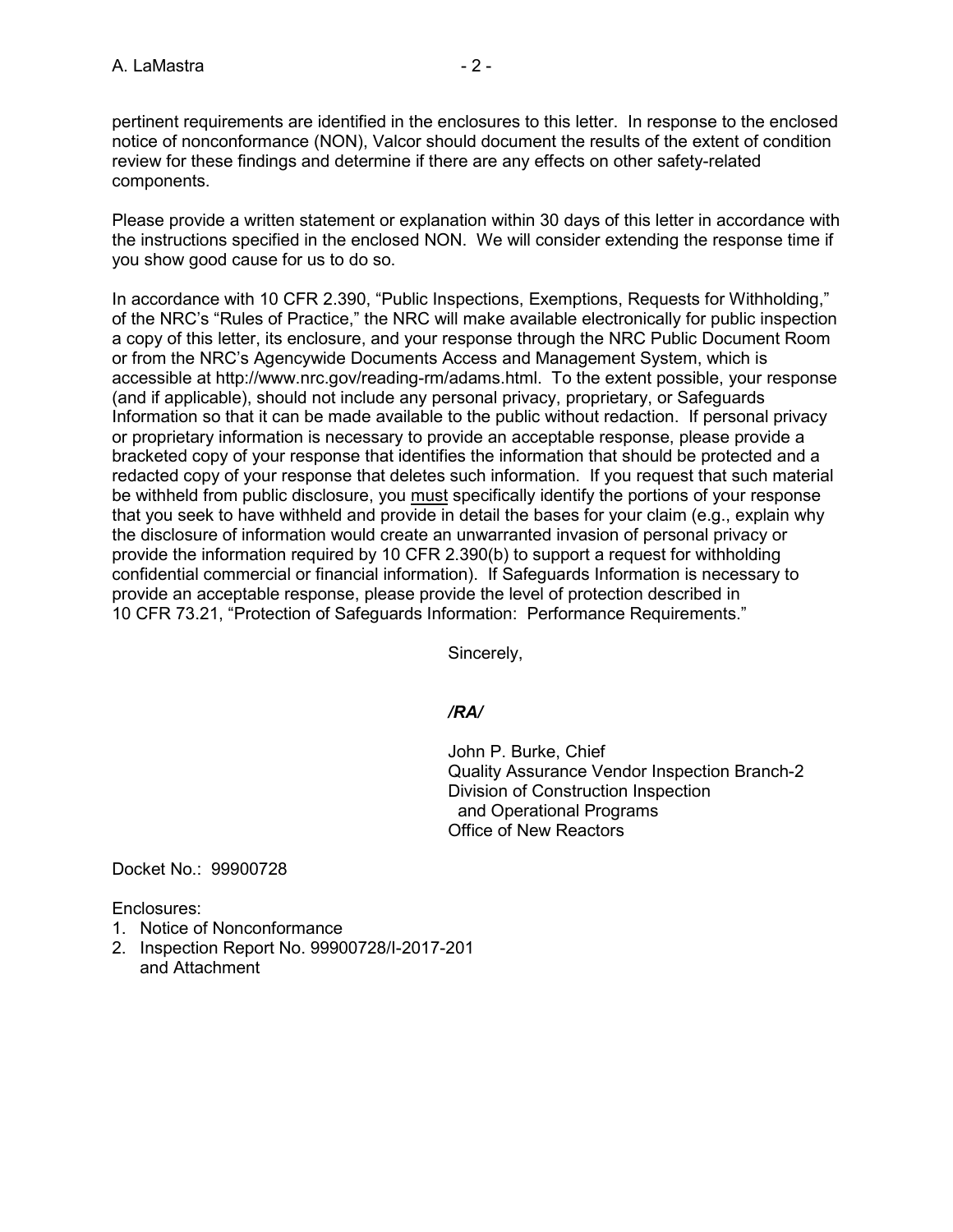#### SUBJECT: VALCOR ENGINEERING CORPORATION'S NUCLEAR REGULATORY COMMISSION INSPECTION REPORT NO. 99900728/I-2017-201, AND NOTICE OF NONCONFORMANCE

Dated: November 16, 2017

DISTRIBUTION: **Public** RMusser TJackson KKavanagh ASakadales ConE\_Resource NRO\_DCIP\_Distribution [ajlamastra@valcor.com](mailto:ajlamastra@valcor.com) [mikeswirad@valcor.com](mailto:mikeswirad@valcor.com) myox@southernco.com crpierce@southernco.com kmstacy@southernco.com dahjones@southernco.com G2NDRMDC@southernco.com

|                             | <b>ADAMS Accession No.: ML17311A267</b> |               | *via e-mail                   | <b>NRO-002</b> |
|-----------------------------|-----------------------------------------|---------------|-------------------------------|----------------|
| <b>OFC</b>                  | NRO/DCIP                                | NRO/DCIP      | NRO/DCIP                      | NRO/DCIP       |
| <b>NAME</b>                 | YDiaz-Castillo                          | RPatel        | THerrity (YDiaz-Castillo for) | JJacobson*     |
| <b>DATE</b>                 | 11/13/17                                | 11/09/17      | 11/13/17                      | 11/13/17       |
| <b>OFC</b>                  | <b>RII/DFFI</b>                         | NRO/DCIP      | NRO/DCIP                      |                |
| <b>NAME</b>                 | KMcCurry*                               | <b>SSmith</b> | <b>JBurke</b>                 |                |
| <b>DATE</b>                 | 11/13/17                                | 11/13/17      | 11/16/17                      |                |
| <b>OFFICIAL RECORD COPY</b> |                                         |               |                               |                |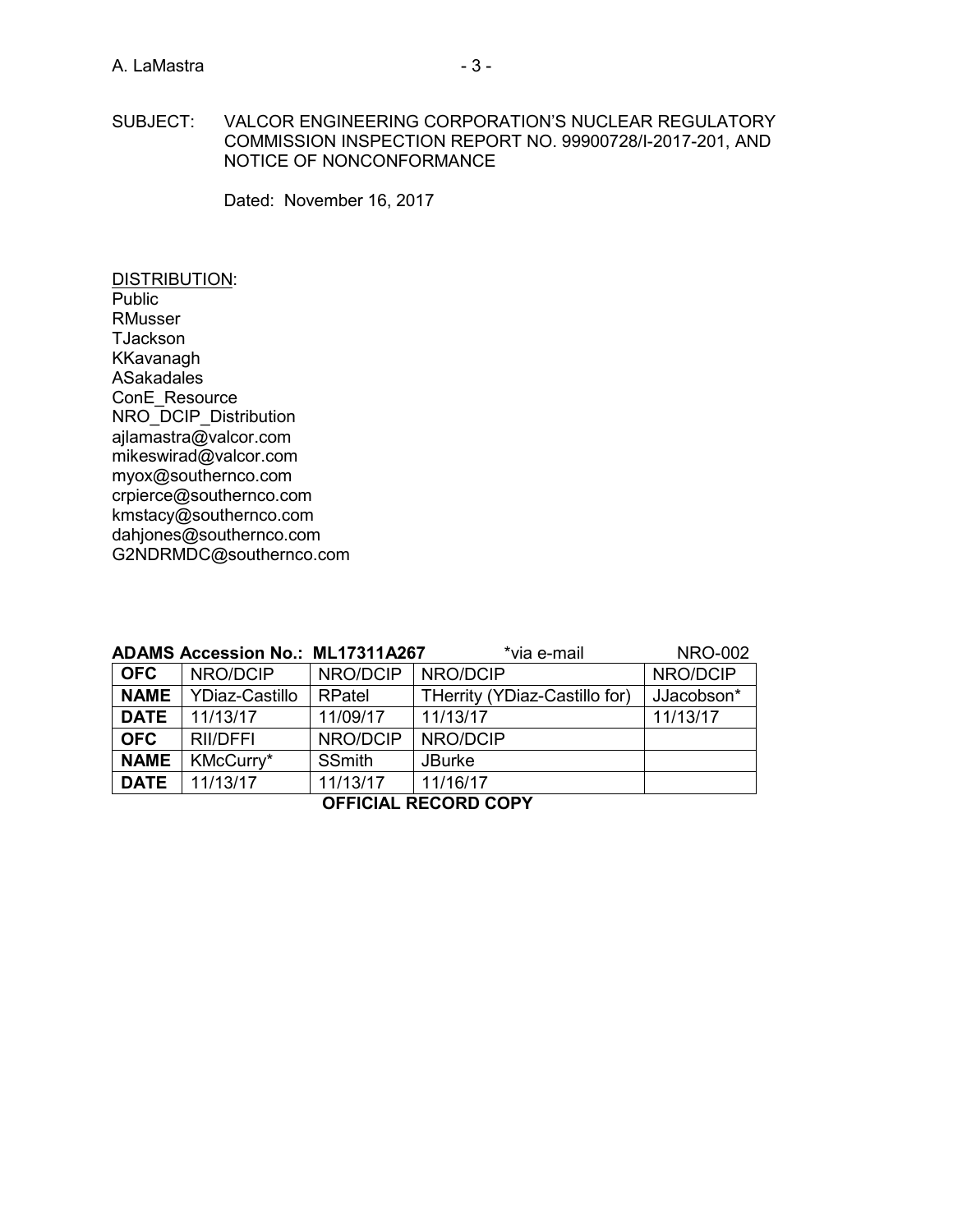### **NOTICE OF NONCONFORMANCE**

Valcor Engineering Corporation<br>
2 Lawrence Road<br>
2 Lawrence Road Springfield, NJ 07081

Report No. I-2017-201

Based on the results of a U.S. Nuclear Regulatory Commission (NRC) inspection conducted at the Valcor Engineering Corporation's (hereafter referred to as Valcor) facility in Springfield, NJ, from October 9, 2017, through October 12, 2017, Valcor did not conduct certain activities in accordance with NRC requirements that were contractually imposed upon Valcor by NRC licensees:

A. Criterion III, "Design Control," of Appendix B, "Quality Assurance Criteria for Nuclear Power Plants and Fuel Reprocessing Plants," to Title 10 of the *Code of Federal Regulations* (10 CFR) Part 50, "Domestic Licensing of Production and Utilization Facilities," states, in part, that, "The design control measures shall provide for verifying the adequacy of the design, such as by the performance of design reviews, by the use of alternate or simplified calculational methods, or by the performance of a suitable testing program."

Contrary to the above, as of October 12, 2017, Valcor failed to fully verify the adequacy of the design of the solenoid valves voltage controllers. Specifically, as part of the design validation process, Valcor did not perform sufficient testing or analysis to verify that the voltage controller would be capable of providing an acceptable output to the valves, including those valves defined as being in a harsh environment resulting from a design basis accident.

This issue has been identified as Nonconformance 99900728/I-2017-201-01.

B. Criterion III of Appendix B to 10 CFR Part 50 states in part that, "Measures shall also be established for the selection and review for suitability of application of materials, parts, equipment, and processes that are essential to the safety-related functions for the structures, systems and components."

Criterion VII, "Control of Purchased Material, Equipment, and Services," of Appendix B to 10 CFR Part 50, states, in part, that "Measures shall be established to assure that purchased material, equipment, and services, whether purchased directly or through contractors and subcontractors, conform to the procurement documents. These measures shall include provisions, as appropriate, for source evaluation and selection, objective evidence of quality furnished by the contractor or subcontractor, inspection at the contractor or subcontractor source, and examination of products upon delivery."

Contrary to the above, as of October 12, 2017, Valcor failed to ensure the selection and review for suitability of application of materials, parts, equipment, and processes that are essential to the safety-related functions of the solenoid valves. In addition, Valcor failed to establish appropriate measures for source evaluation or inspection at the contractor or subcontractors. Specifically:

1. Valcor did not identify an appropriate set of critical characteristics for the voltage controller and the specified production testing was not adequate to fully verify the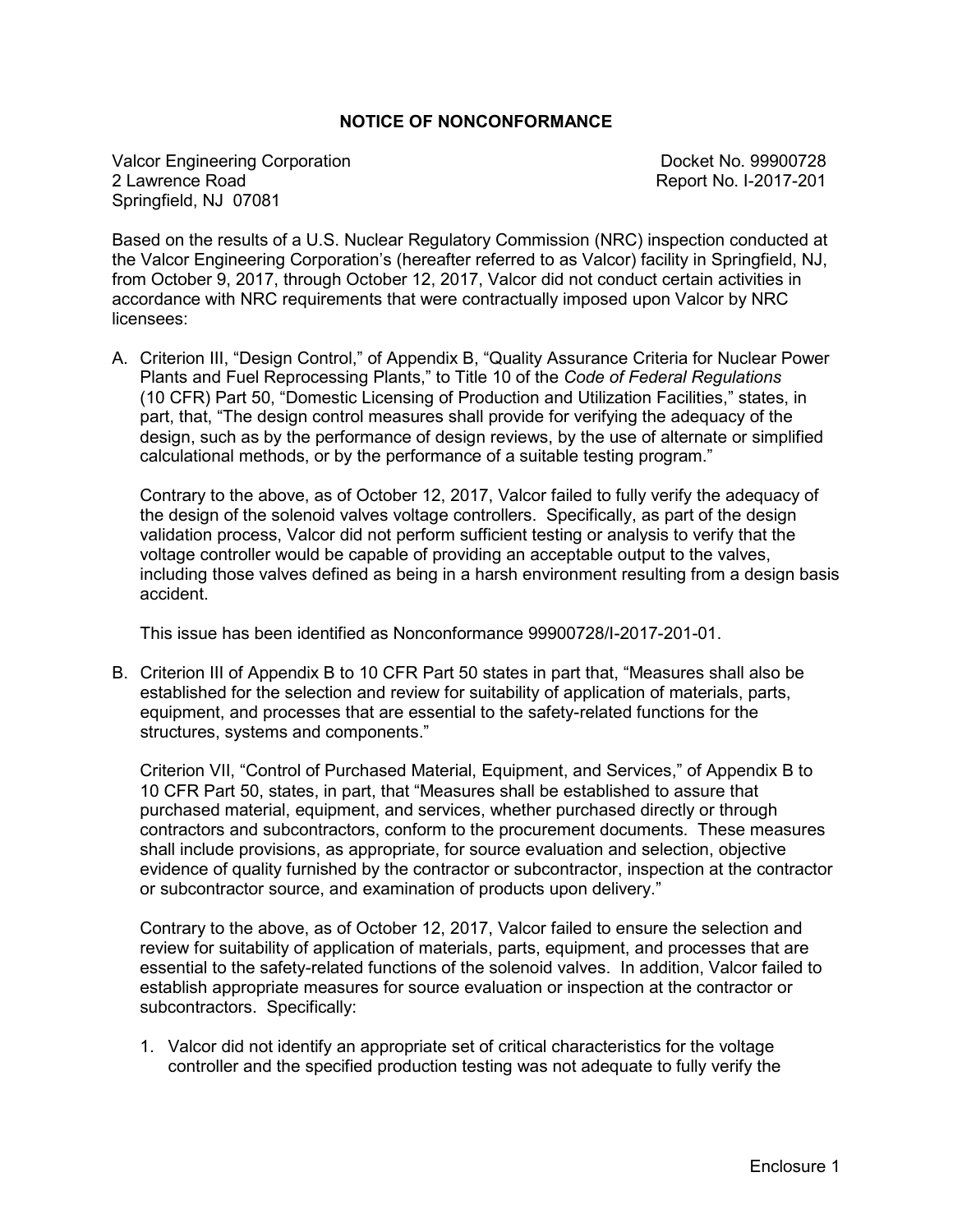performance of the controller. The production testing did not verify the pull-in output voltage of the controller under the full range of input voltages, contained an acceptance criteria for the controller output of 180 VDC plus or minus 10 percent without any appropriate justification, and was performed under less than fully loaded conditions.

- 2. Valcor did not establish the technical basis to verify the suitability of the materials for the selection of the sample population for nondestructive and destructive testing of O-Rings, helical springs, stop springs and other commercial-grade items as part of the commercial-grade dedication process.
- 3. Valcor did not the use correct sample size as to verify the suitability of the material of the O-Rings by a durometer and Fourier-transform infrared spectroscopy (FTIR) analysis, and other commercial-grade items by FTIR analysis as part the commercial-grade dedication process.
- 4. Valcor did not establish the acceptance criteria for the verification of material hardness properties of the O-Rings to ensure that they met the material specification as part of the commercial-grade dedication process. Valcor instead relied on a range value provided in the commercial supplier's Certificate of Conformance without performing a commercial-grade survey or source surveillance to verify their validity.
- 5. Valcor did not perform a commercial-grade survey or source surveillance of the commercial suppliers of the helical springs and top springs, to verify the validity of the Certificates of Conformance provided by these suppliers for the heat treatment and tensile strength, identified as critical characteristics.

This issue has been identified as Nonconformance 99900728/I-2017-201-02.

C. Criterion XII, "Control of Measuring and Test Equipment," of Appendix B to 10 CFR Part 50, states that "Measures shall be established to assure that tools, gages, instruments, and other measuring and testing devices used in activities affecting quality are properly controlled, calibrated, and adjusted at specified periods to maintain accuracy within necessary limits."

Certificate of Calibration No. 11000 for the rubber hardness test blocks from PTC Metrology, the calibration supplier, states that "Test Blocks are not to be used for Durometer calibration per ASTM D2240. Test blocks are intended to monitor changes in Durometer performance."

Note 2 in Section 10, "Report," of ASTM D2240, "Standard Test Method for Rubber Property - Durometer Hardness," 2015 Edition, states, in part, that "periodic checking of the operation and state of durometer calibration using commercially available rubber test blocks (refer to 7.8), specifically designed for this purpose, is recommended." Subsection 7.8 of Section 7, "Calibration," of ASTM D2240, states, in part, that "the rubber reference block(s) provided for verifying durometer operation and state of calibration are not to be relied upon as calibration standards."

Contrary to the above, as of October 12, 2017, Valcor failed to assure that measuring and test devices used in activities affecting quality were properly calibrated. Specifically, Valcor calibrated a durometer (serial No. 120978/KRW006) using a rubber test block kit (serial No. 120978/WDT004), contrary to the requirements of ASTM D2240. This durometer was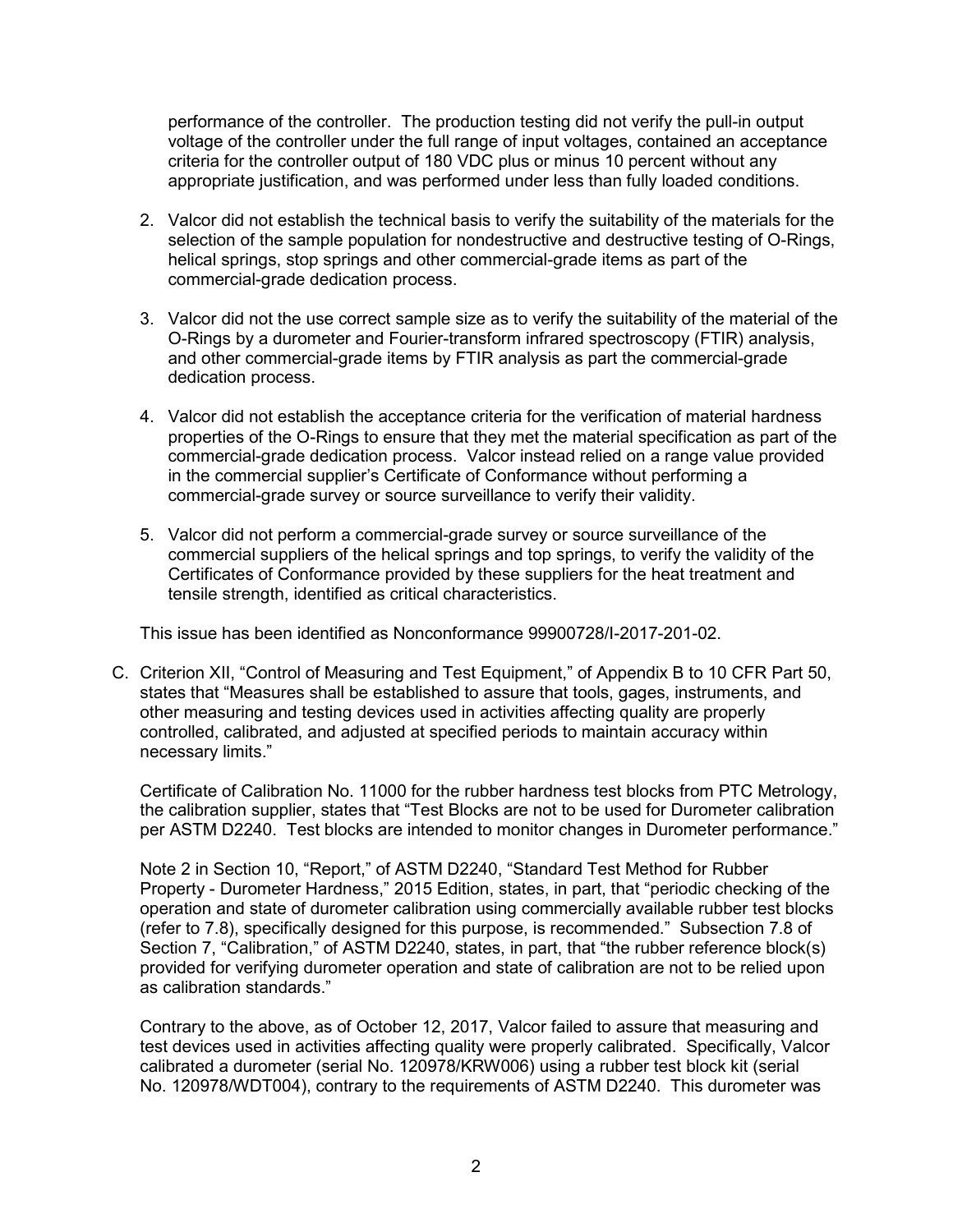used during the commercial-grade dedication process to verify the material hardness properties of the O-Rings used in the solenoid valves.

This issue has been identified as Nonconformance 99900728/I-2017-201-03.

Please provide a written statement or explanation to the U.S. Nuclear Regulatory Commission, ATTN: Document Control Desk, Washington, DC 20555-0001, with a copy to the Chief, Quality Assurance Vendor Inspection Branch-2 Vendor Branch, Division of Construction Inspection and Operational Programs, Office of New Reactors, within 30 days of the date of the letter transmitting this Notice of Nonconformance. This reply should be clearly marked as a "Reply to a Notice of Nonconformance" and should include for each noncompliance: (1) the reason for the noncompliance or, if contested, the basis for disputing the noncompliance; (2) the corrective steps that have been and the results achieved; (3) the corrective steps that will be to avoid further noncompliance; and (4) the date when the corrective action will be completed. Where good cause is shown, the NRC will consider extending the response time.

Because your response will be made available electronically for public inspection in the NRC Public Document Room or from the NRC's Agencywide Documents Access and Management System, which is accessible from the NRC Web site at http://www.nrc.gov/readingrm/adams.html, to the extent possible, it should not include any personal privacy, proprietary, or Safeguards Information (SGI) so that the NRC can make it available to the public without redaction. If personal privacy or proprietary information is necessary to provide an acceptable response, then please provide a bracketed copy of your response that identifies the information that should be protected and a redacted copy of your response that deletes such information. If you request that such material be withheld, you must specifically identify the portions of your response that you seek to have withheld and provide in detail the bases for your claim of withholding (e.g., explain why the disclosure of information would create an unwarranted invasion of personal privacy or provide the information required by 10 CFR 2.390(b) to support a request for withholding confidential commercial or financial information). If Safeguards Information is necessary to provide an acceptable response, please provide the level of protection described in 10 CFR 73.21, "Protection of Safeguards Information: Performance Requirements."

Dated this 16<sup>th</sup> day of November 2017.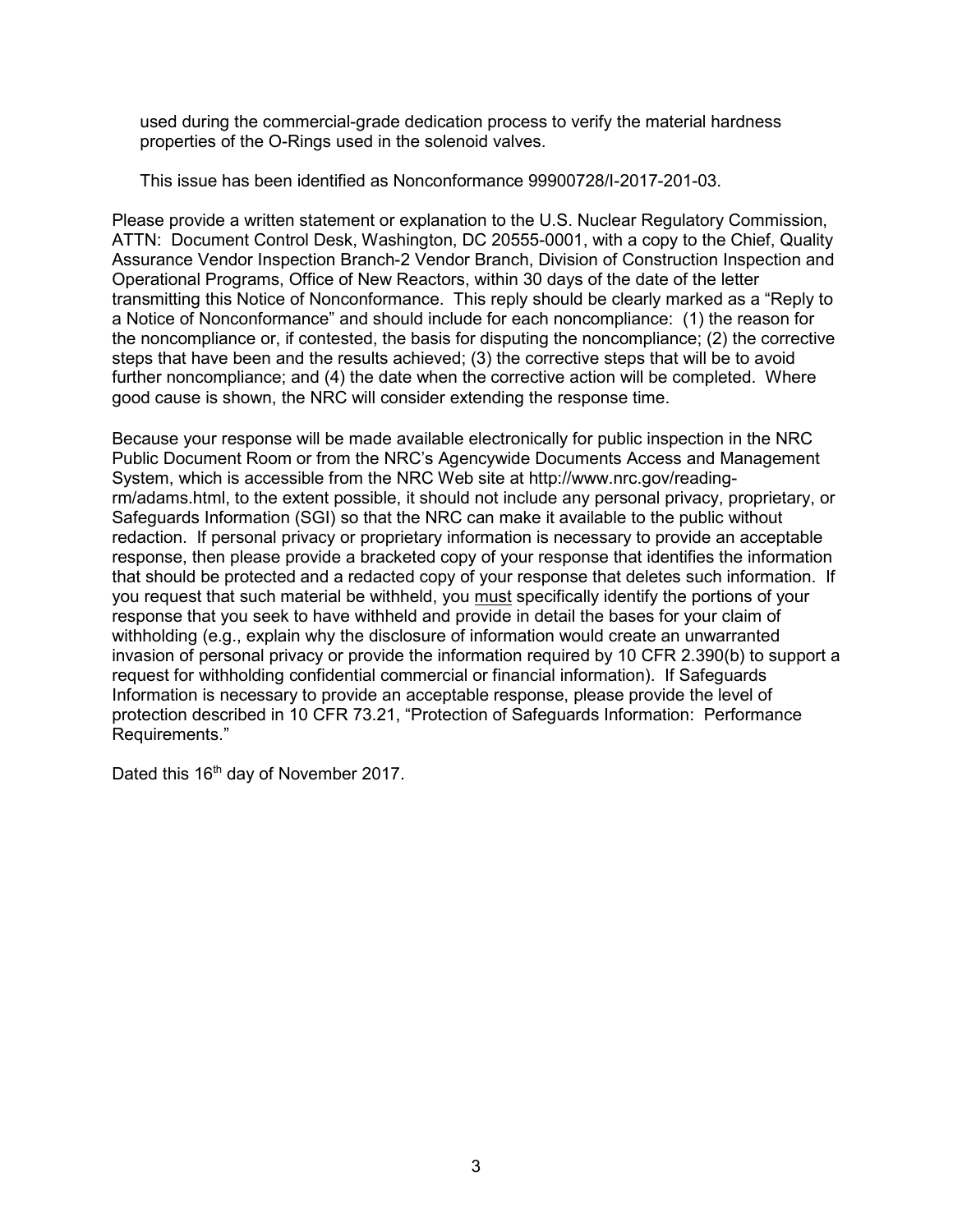### **U.S. NUCLEAR REGULATORY COMMISSION OFFICE OF NEW REACTORS DIVISION OF CONSTRUCTION INSPECTION AND OPERATIONAL PROGRAMS VENDOR INSPECTION REPORT**

| Docket No.:                       | 99900728                                                                                                                                                                                                                                                                                                                                                                                                                                                                                                           |                                                                                         |                    |
|-----------------------------------|--------------------------------------------------------------------------------------------------------------------------------------------------------------------------------------------------------------------------------------------------------------------------------------------------------------------------------------------------------------------------------------------------------------------------------------------------------------------------------------------------------------------|-----------------------------------------------------------------------------------------|--------------------|
| Report No.:                       | 99900728/I-2017-201                                                                                                                                                                                                                                                                                                                                                                                                                                                                                                |                                                                                         |                    |
| Vendor:                           | <b>Valcor Engineering Corporation</b><br>2 Lawrence Road<br>Springfield, NJ 07081                                                                                                                                                                                                                                                                                                                                                                                                                                  |                                                                                         |                    |
| Vendor Contact:                   | Mr. Al LaMastra<br>Senior Director Engineering<br>and Programs (Nuclear and Scientific)<br>Email: ajlamastra@valcor.com<br>Phone: 1-973-467-8400 ext. 7409                                                                                                                                                                                                                                                                                                                                                         |                                                                                         |                    |
| <b>Nuclear Industry Activity:</b> | Valcor Engineering Corporation is an American Society of<br>Mechanical Engineers (ASME) Boiler & Pressure Vessel (B&PV)<br>Code Certificate Holder holding an N, NS, and NPT stamp.<br>Valcor's scope of supply includes, but is not limited to, design,<br>fabrication, assembly, and testing of ASME B&PV Code<br>Section III, Class 1, 2 & 3 valves, valve parts, appurtenances,<br>piping, piping systems, piping sub-assemblies, pressure vessels,<br>and safety-related non-ASME B&PV Code valve assemblies. |                                                                                         |                    |
| <b>Inspection Dates:</b>          | October 9-12, 2017                                                                                                                                                                                                                                                                                                                                                                                                                                                                                                 |                                                                                         |                    |
| Inspectors:                       | Yamir Diaz-Castillo<br>Thomas Herrity<br>Raju Patel<br>Jeffrey Jacobson<br>Katherine McCurry                                                                                                                                                                                                                                                                                                                                                                                                                       | NRO/DCIP/QVIB-2<br>NRO/DCIP/QVIB-2<br>NRO/DCIP/QVIB-2<br>NRO/DCIP/QVIB-1<br>RII/DFFI/SB | <b>Team Leader</b> |
| Approved by:                      | John P. Burke, Chief<br>Quality Assurance Vendor Inspection Branch-2<br>Division of Construction Inspection<br>and Operational Programs<br>Office of New Reactors                                                                                                                                                                                                                                                                                                                                                  |                                                                                         |                    |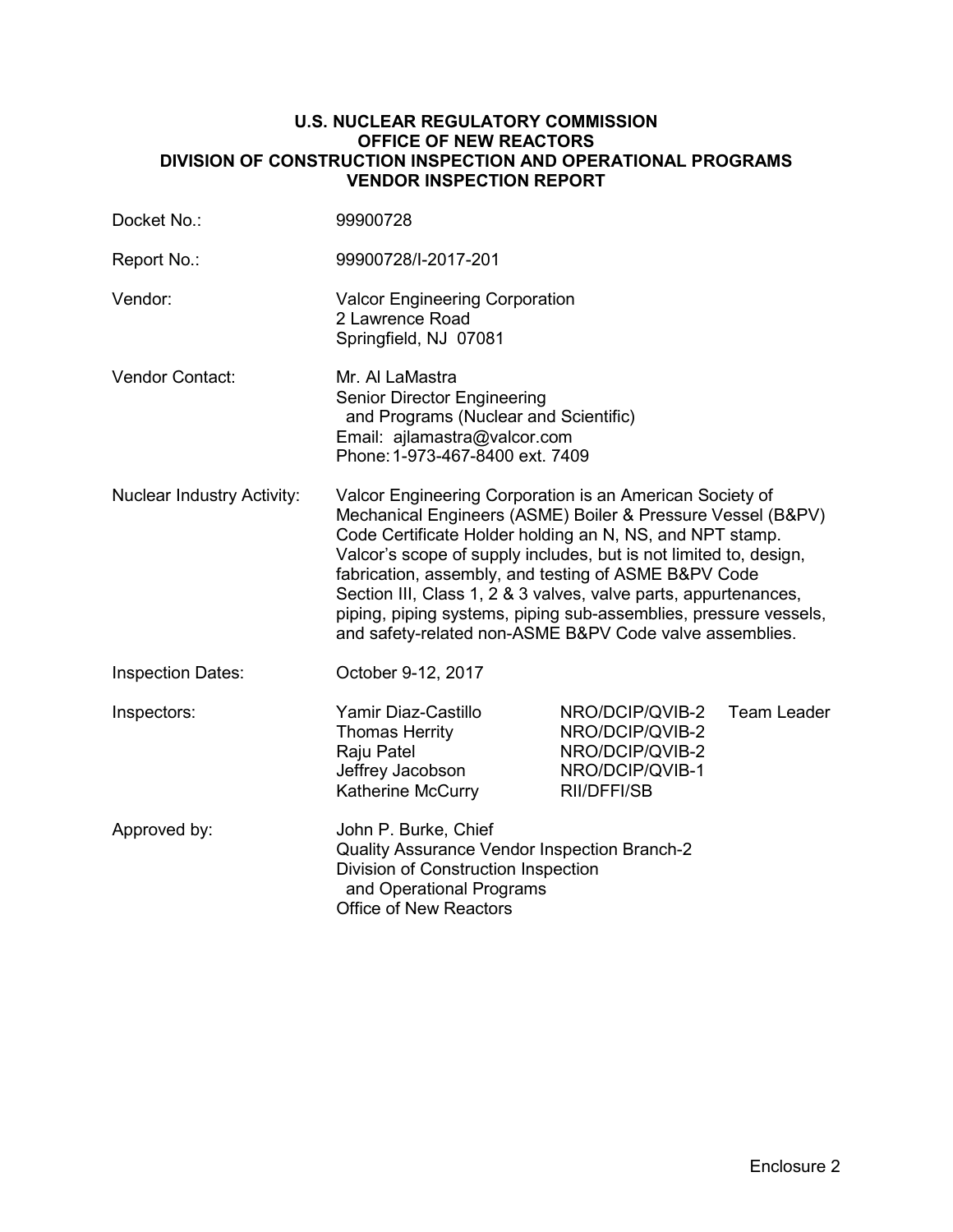# **EXECUTIVE SUMMARY**

#### Valcor Engineering Corporation 99900728/I-2017-201

The U.S. Nuclear Regulatory Commission (NRC) staff conducted a vendor inspection at the Valcor Engineering Corporation's (hereafter referred to as Valcor) facility in Springfield, NJ, to verify that it had implemented an adequate quality assurance (QA) program that complies with the requirements of Appendix B, "Quality Assurance Criteria for Nuclear Power Plants and Fuel Reprocessing Plants," to Title 10 of the *Code of Federal Regulations* (10 CFR) Part 50, "Domestic Licensing of Production and Utilization Facilities." In addition, the NRC inspection also verified that Valcor implemented a program under 10 CFR Part 21, "Reporting of Defects and Noncompliance." Furthermore, the NRC inspection verified that Valcor had implemented a program in accordance with the applicable requirements of Section III, "Rules for Construction of Nuclear Facility Components," of the American Society of Mechanical Engineers (ASME) Boiler and Pressure Vessel (B&PV) Code. This was the first NRC inspection at the Valcor facility.

This technically-focused inspection specifically evaluated Valcor's implementation of quality activities associated with the design, fabrication, and testing of the safety-related solenoid valves and valve replacement parts for the Westinghouse Electric Company AP1000 reactor design and for the domestic operating reactors. Specific activities observed by the NRC inspection team included:

- manual Gas Tungsten Arc Welding of a valve body and pipe nipple assembly for an ASME B&PV Code, Section III, Class 2 valve for Wolf Creek Generating Station, Unit 1
- post-emulsification fluorescent dye liquid penetrant testing of a body-pipe nipple assembly for an ASME B&PV Code, Section III, Class 2 valve for Wolf Creek Generating Station, Unit 1
- material verification using Positive Material Identification (PMI) as part of the commercial-grade dedication process of three valve bodies
- in-process inspection of a solenoid valve body, ASME B&PV Code, Section III, Class 2 for Palo Verde Nuclear Generating Station
- in-process calibration of a torque wrench performed by the calibration inspector and verified by the metrology inspector

In addition to observing these activities, the NRC inspection team verified that measuring and test equipment (M&TE) was properly identified, marked, calibrated, and used within its calibrated range.

These regulations served as the bases for the NRC inspection:

- Appendix B to 10 CFR Part 50
- 10 CFR Part 21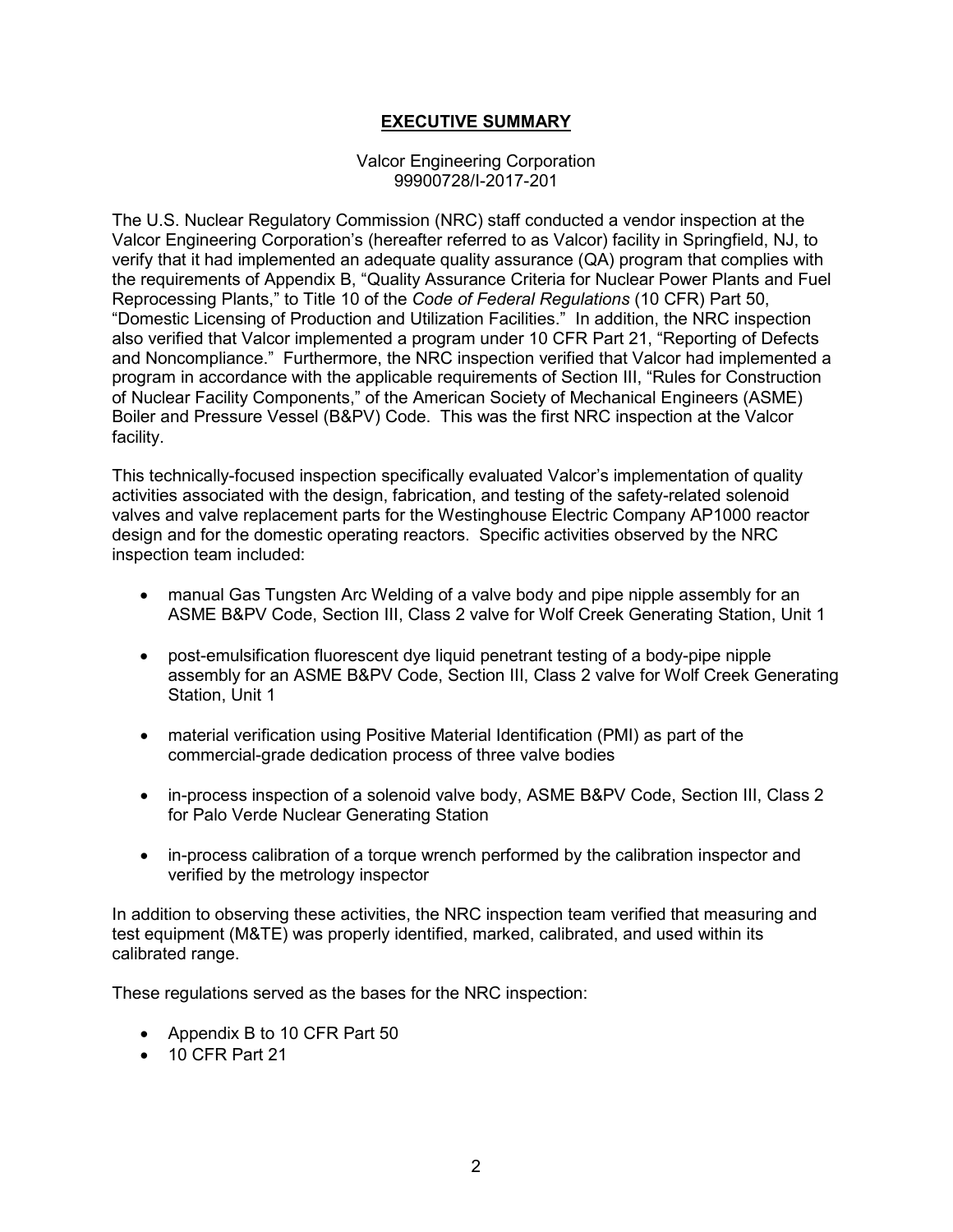During the course of this inspection, the NRC inspection team implemented Inspection Procedure (IP) 36100, "Inspection of 10 CFR Part 21 and Programs for Reporting Defects and Noncompliance," dated February 13, 2012; IP 43002, "Routine Inspections of Nuclear Vendors," dated January 27, 2017; IP 43004, "Inspection of Commercial-Grade Dedication Programs," dated January 27, 2017; IP 65001.07, "Inspection of ITAAC-Related Installation of Valves," dated July 29, 2008; and IP 65001.B, "Inspection of the ITAAC-Related Welding Program," dated September 25, 2013.

With the exception of the nonconformances described below, the NRC inspection team concluded that Valcor's QA policies and procedures comply with the applicable requirements of Appendix B to 10 CFR Part 50 and 10 CFR Part 21, and that Valcor's personnel are implementing these policies and procedures effectively. The results of this inspection are summarized below.

#### Design Control and Commercial-Grade Dedication

The NRC inspection team issued Nonconformance 99900728/I-2017-201-01 in association with Valcor's failure to implement the regulatory requirements of Criterion III, "Design Control," of Appendix B to 10 CFR Part 50. Nonconformance 99900728/I-2017-201-01 cites Valcor for failing to fully verify the adequacy of the design of the solenoid valves voltage controllers. Specifically, as part of the design validation process, Valcor did not perform sufficient testing or analysis to verify that the voltage controller would be capable of providing an acceptable output to the valves, including those valves defined as being in a harsh environment resulting from a design basis accident.

In addition, the NRC inspection team issued Nonconformance 99900728/I-2017-201-02 in association with Valcor's failure to implement the regulatory requirements of Criterion III and Criterion VII, "Control of Purchased Equipment, Materials, and Services," of Appendix B to 10 CFR Part 50. Nonconformance 99900728/I-2017-201-02 cites Valcor for failing to ensure the selection and review for suitability of application of materials, parts, equipment, and processes that are essential to the safety-related functions of the solenoid valves. In addition, Valcor failed to establish appropriate measures for source evaluation or inspection at the contractor or subcontractors. Specifically, Valcor did not (1) identify an appropriate set of critical characteristics for the voltage controller and the specified production testing was not adequate to fully verify the performance of the controller (the production testing did not verify the pull-in output voltage of the controller under the full range of input voltages, contained an acceptance criteria for the controller output of 180 VDC plus or minus 10 percent without any appropriate justification, and was performed under less than fully loaded conditions), (2) establish the technical basis to verify the suitability of the materials for the selection of the sample population for nondestructive and destructive testing of O-Rings, helical springs, stop springs and other commercial-grade items as part of the commercial-grade dedication process, (3) use correct sample size as to verify the suitability of the material of the O-Rings by a durometer and Fourier-transform infrared spectroscopy (FTIR) analysis, and other commercial-grade items by FTIR analysis as part the commercial-grade dedication process, (4) establish the acceptance criteria for the verification of material hardness properties of the O-rings to ensure that they met the material specification as part of the commercial-grade dedication process (Valcor instead relied on a range value provided in the commercial supplier's Certificate of Conformance without performing a commercial-grade survey or source surveillance to verify their validity), and (5) perform a commercial-grade survey or source surveillance of the commercial suppliers of the helical springs and stop springs, to verify the validity of the Certificates of Conformance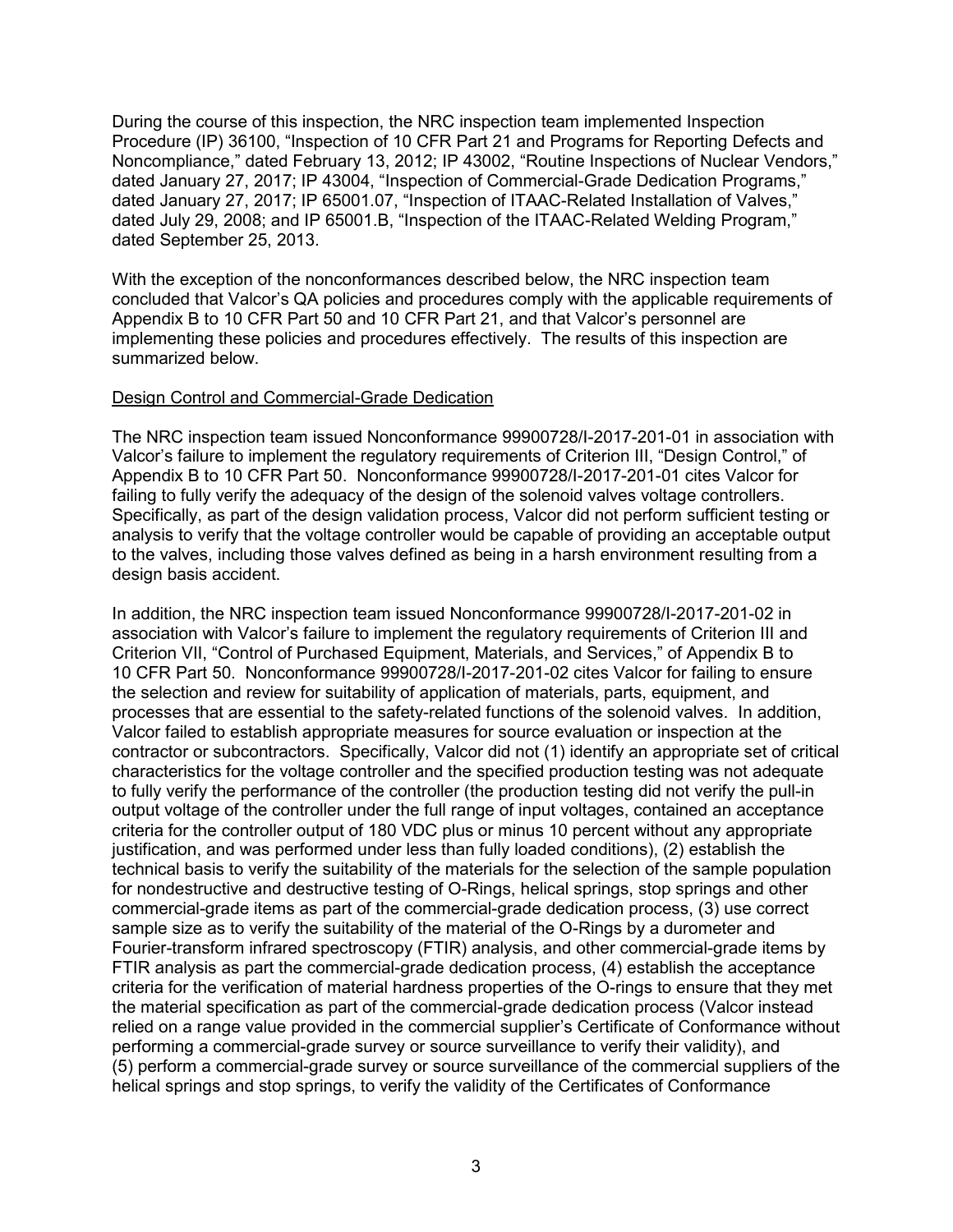provided by these suppliers for the heat treatment and tensile strength, identified as critical characteristics.

### Control of Measuring and Test Equipment

The NRC inspection team issued Nonconformance 99900728/I-2017-201-03 in association with Valcor's failure to implement the regulatory requirements of Criterion XII, "Control of Measuring Test and Equipment," of Appendix B to 10 CFR Part 50. Nonconformance 99900728/I-2017-201-03 cites Valcor for failing to assure that measuring and test devices used in activities affecting quality were properly calibrated. Specifically, Valcor calibrated a durometer (serial No 120978/KRW006) using a rubber test block kit (serial No. 120978/WDT004), contrary to the requirements of ASTM D2240, "Standard Test Method for Rubber Property - Durometer Hardness," 2015 Edition.

#### Other Inspection Areas

The NRC inspection team determined that Valcor is implementing its programs 10 CFR Part 21, training and qualification, procurement document control, control of special processes, nonconforming material, parts, or components, corrective action, and internal audits in accordance with the applicable regulatory requirements of Appendix B to 10 CFR Part 50. Based on the limited sample of documents reviewed and activities observed, the NRC inspection team also determined that Valcor is implementing its policies and procedures associated with these programs. No findings of significance were identified.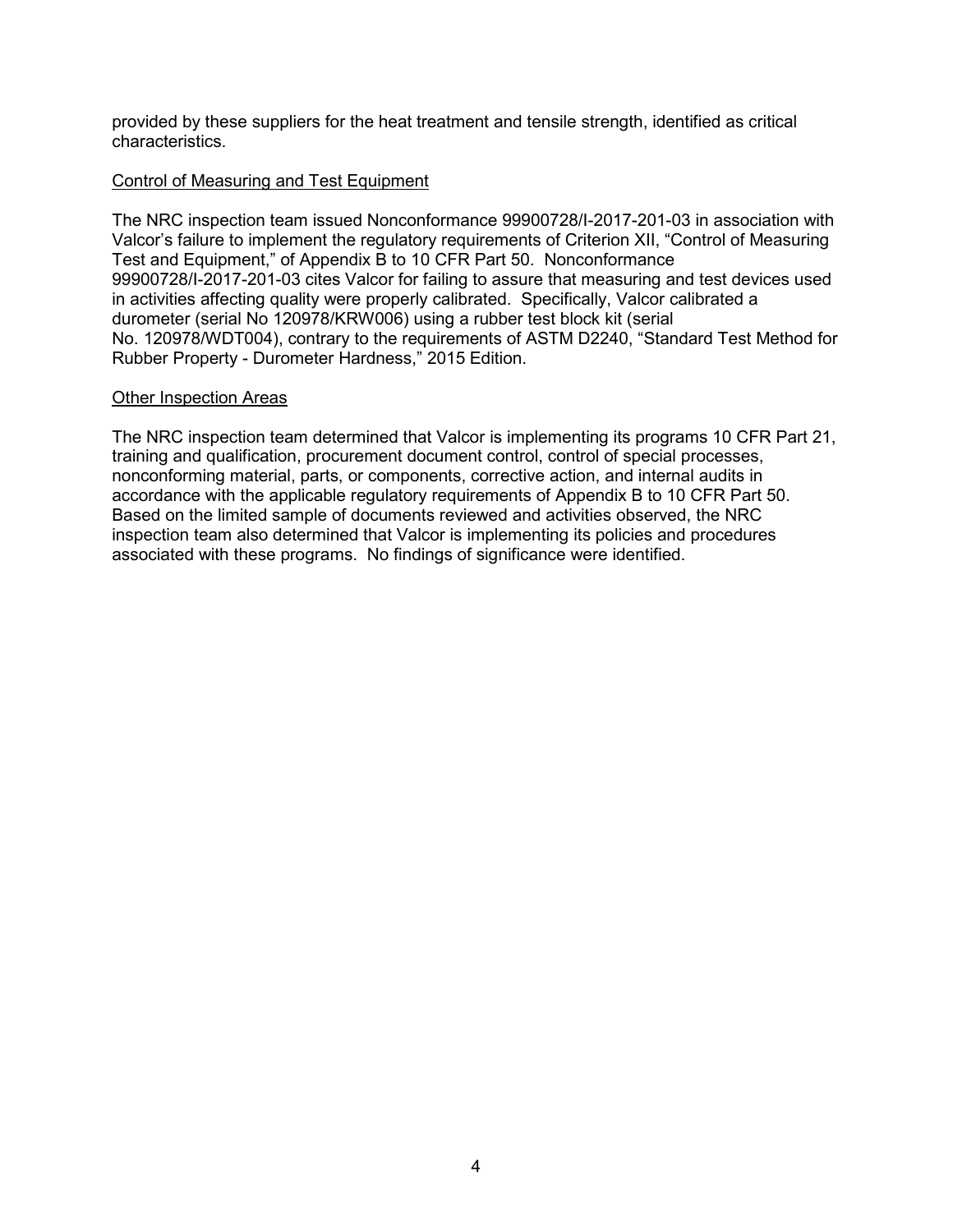# **REPORT DETAILS**

#### 1. Design Control and Commercial-Grade Dedication

#### a. Inspection Scope

The NRC inspection team reviewed Valcor Engineering Corporation's (hereafter referred to as Valcor) policies and implementing procedures that govern the design control program to verify their compliance with the regulatory requirements of Criterion III, "Design Control," of Appendix B, "Quality Assurance Criteria for Nuclear Power Plants and Fuel Reprocessing Plants," to Title 10 of the *Code of Federal Regulations* (10 CFR) Part 50, "Domestic Licensing of Production and Utilization Facilities," and with the applicable requirements of Subsection NCA, "General Requirements for Division 1 and Division 2," Subsection NB, "Class 1 Components," Subsection NC, "Class 2 Components," and Subsection ND, "Class 3 Components," of Section III, "Rules for Construction of Nuclear Facility Components," of the American Society of Mechanical Engineers (ASME) Boiler & Pressure Vessel (B&PV) Code, 1998 Edition, 2000 Addenda, and the Institute of Electrical and Electronic Engineers (IEEE) 323-1974, "Qualifying Class 1E Equipment for Nuclear Power Generating Stations."

The NRC inspection team reviewed the testing and analyses performed by Valcor to demonstrate that the solenoid valves for the Westinghouse Electric Company's (WEC) AP1000 reactor design would be capable of performing their intended safety functions over the wide range of design basis conditions as defined in WEC Specification APP-PV13-Z0-001, Revision 7, dated July 25, 2012. In particular, the NRC inspection team focused on the testing and analysis that was performed to verify that the solenoid valves would be capable of opening and closing under the full range of input voltages and under the stated normal and accident conditions, including the full range of fluid and ambient temperatures. Since the output magnetic force of the coil assemblies is directly proportional to its resistance and applied voltage, any change in applied voltage or temperature (which impacts resistance) could impact the capability of the valve to perform its intended safety function and would need to be fully accounted for in the design verification analysis.

In addition, the NRC inspection team reviewed aspects of the design verification and qualification testing for the associated voltage controller which Valcor had added to the system design to address with the wide range of DC input voltages specified by WEC and the associated heat dissipation issues which would exist at the higher voltage range for normally energized solenoid valves. The voltage controller provides a fixed pull-in voltage which then converts to an adjustable lower hold-in voltage, sufficient to maintain valve position but at a coil voltage that results in much less heat build-up in the valve. The NRC inspection team reviewed the independent laboratory testing as documented in "ASME QME-1 EQ Qualification Report for Solenoid Valve Model V526-5631-36 APP-PV13-Z0D-101," Revision C, dated April 18, 2016, which contained testing to verify whether measured coil self-heating effects were bounded by analytical calculations including those contained in Valcor's "Engineering Actuator Sizing Analysis Report for Solenoid Valve Margins and Uncertainties," Revision D, dated October 7, 2016.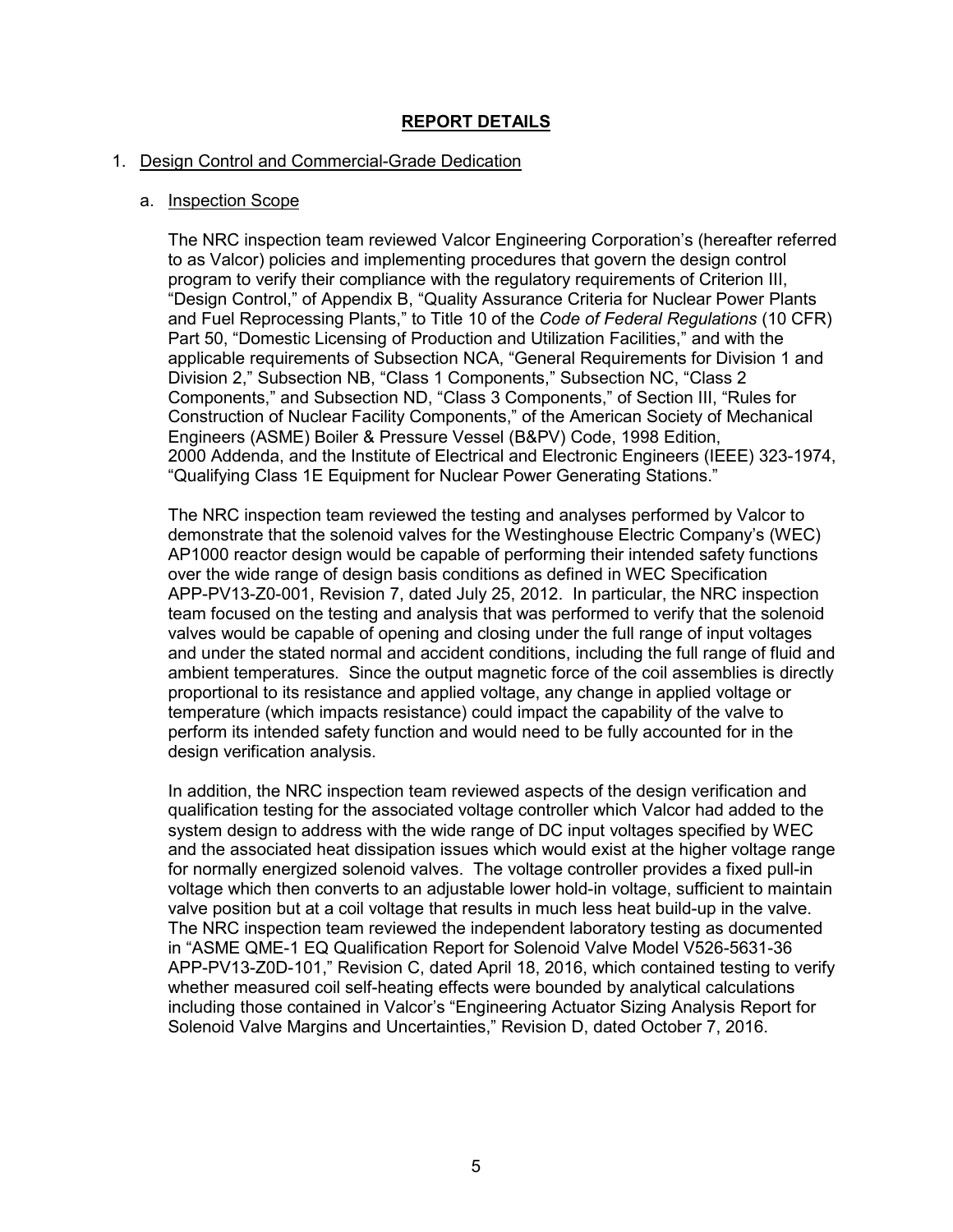The NRC inspection team also reviewed the thermal aging analysis for the solenoid coils contained in the above ASME QME-1 environmental qualification report. Accelerated thermal aging of the solenoid coils was performed to establish a qualified life for the coils, as required per IEEE 323-1974.

Furthermore, the NRC inspection team reviewed Valcor's program for the dedication of commercial-grade items for use in safety-related applications to verify its compliance with Criterion III and Criterion VII, "Control of Purchased Equipment, Materials, and Services," of Appendix B to 10 CFR Part 50. This review included Valcor's policies and procedures governing the implementation of commercial-grade dedication (CGD) activities, interviews with Valcor's personnel, observation of CGD activities, and review of related documentation. Specifically, the NRC inspection team reviewed a sample of CGD packages to assess the different elements of the CGD program, including the technical evaluation process, design drawings, work package instructions, and inspection reports. The NRC inspection team also evaluated the criteria for the identification of safety functions, credible failure mechanisms/modes, selection of critical characteristics and acceptance criteria, and the identification of verification methods to verify effective implementation of Valcor's CGD process.

The NRC inspection team also discussed the design control and commercial-grade dedication programs with Valcor's management and technical staff. The attachment to this inspection report lists the documents reviewed by the NRC inspection team.

#### b. Observations and Findings

The NRC inspection team determined that Valcor had not completed a full design verification of the controller/solenoid valve system. Specifically, Valcor had not verified that the voltage controllers would be capable of providing sufficient voltage to the valves under all design basis conditions. While previous calculations performed by Valcor showed the valve designs contained margin with respect to the required pull-in voltage versus the available voltage, for the most part, these calculations had been performed using a 180 VDC terminal voltage at the coil. In addition, the calculations showed the amount of calculated margin varied significantly depending on the specific valve and its application. Furthermore, the NRC inspection team noted that the initial pull-in voltage to be supplied from the voltage controller will likely be below 180 VDC, as evidenced by testing performed by Valcor which showed that with an input voltage to the controller of 220 VDC nominal, the output voltage was measure at 172 volts. During the inspection, Valcor could not provide information regarding what the expected output of the controller would be with a minimal input line voltage of 180 VDC. The NRC inspection team noted that there will also be additional voltage drops between the controller and the coil due to line losses.

IEEE 323-1974 requires testing or analysis of the valve to be performed at the full range of its performance characteristics. While it appeared that the valves may have sufficient margin to compensate for the lower coil pull-in voltage, this margin had not been specifically quantified as it is unknown what the controller output voltage would be when the input to the controller is at the minimal 180 VDC. A change in applied voltage or temperature could impact the capability of the valve to perform its intended safety function. This issue impacts the domestic AP1000 solenoid valves fabricated by Valcor that are identified in the WEC data sheets APP-PV13-Z0D-101and -111. Additionally, this nonconformance is material to the acceptance criteria of ITAAC 19 for Vogtle Units 3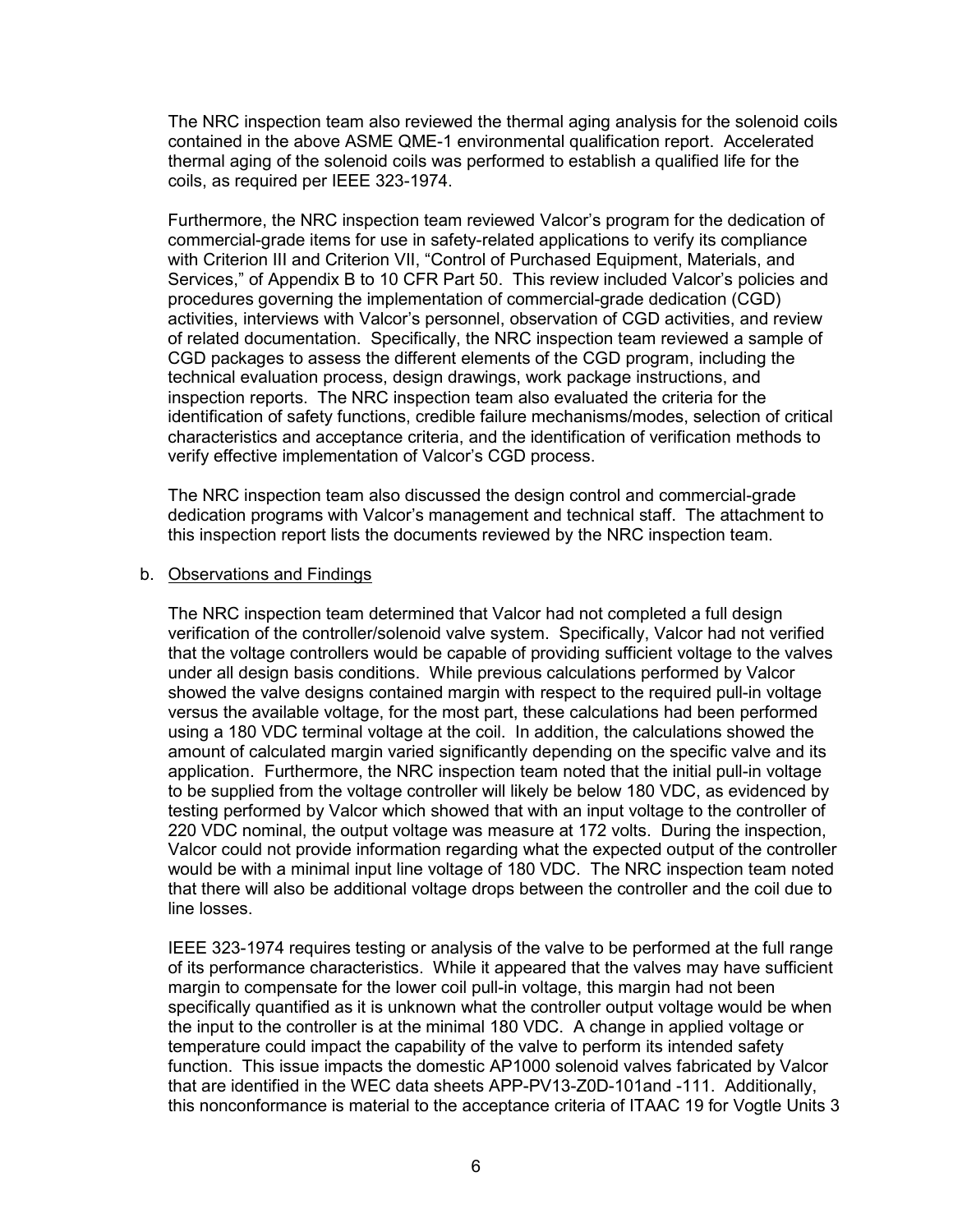and 4, because those valves are identified in Table 2.1.2-1 of Appendix C of the Combined License, as being located in a harsh environment. However, Valcor did not perform sufficient testing or analysis to verify that the voltage controller would be capable of providing an acceptable output during environmental conditions under all design basis accidents to ensure the valve would be capable of maintaining its safety function.

The NRC inspection team identified this issue as an example of Nonconformance 99900728/I-2017-201-01 for Valcor's failure to fully verify the adequacy of the design of the solenoid valves voltage controllers. At the time of the inspection, Valcor had not initiated a corrective action report (CAR) to address this issue. Valcor should document the results of the extent of condition review for this Nonconformance and determine the effects on any previously delivered safety-related components.

In addition to the above concerns regarding the initial design verification of the controllers, the NRC inspection team identified that Valcor had contracted out the design and manufacture of the voltage controller to a commercial facility. The NRC inspection team identified that Valcor had not generated a specific dedication plan for the controller, but instead, was using the normal production testing procedure as a basis for the CGD. The NRC inspection team determined that Valcor had not identified an appropriate set of critical characteristics for the voltage controller and that the specified production testing did not appear to sufficiently verify performance of the controller. Specifically, the production tests did not verify pull-in output of the controller under the full range of input voltages, contained an acceptance criteria for the controller output of 180 VDC plus or minus 10 percent which had not been justified, and was performed under less than fully loaded conditions. As previously discussed, the full range of operation was also not fully verified during testing performed as part of the qualification program for this controller, as discussed in Valcor Environmental and Seismic Qualification Test Report for Voltage Control Boxes Part No. S1140-23-23 (DC) (1E) and Part No. S1140-23-24 (AC) (Non-1E), QR 1140-23-23-1, Revision D, dated July 19, 2015. The NRC inspection team identified this issue as an example of Nonconformance 99900728/I-2017-201-02 for Valcor's failure to ensure the selection and review for suitability of application of materials, parts, equipment, and processes that are essential to the safety-related functions of the solenoid valves. At the time of the inspection, Valcor had not initiated a CAR to address this issue. Valcor should document the results of the extent of condition review for this Nonconformance and determine the effects on any previously delivered safety-related components.

With respect to CGD, the NRC Inspection team reviewed Valcor's procedure No. S2002, "Dedication of Commercial Grade Items for Nuclear Safety Related Applications," Revision R, dated September 7, 2017, which provides the process for dedicating commercial-grade items and services for use in safety-related applications, including the development of critical characteristics, and the identification of dedication methods and acceptance criteria. The NRC inspection team witnessed the CGD of O-Rings and requested a sample of CGD packages for O-rings, stop springs, helical springs, back-up springs, plungers, barrier terminal block, coil assembly, switch assembly, tubing sheet, and insulation tubing.

Table 11.2 of Valcor procedure No. S2002 provides guidance on the selection of the sample size for non-destructive and destructive testing inspections. The table states that for a lot of 225 pieces, 5 should be selected for testing. The NRC inspection team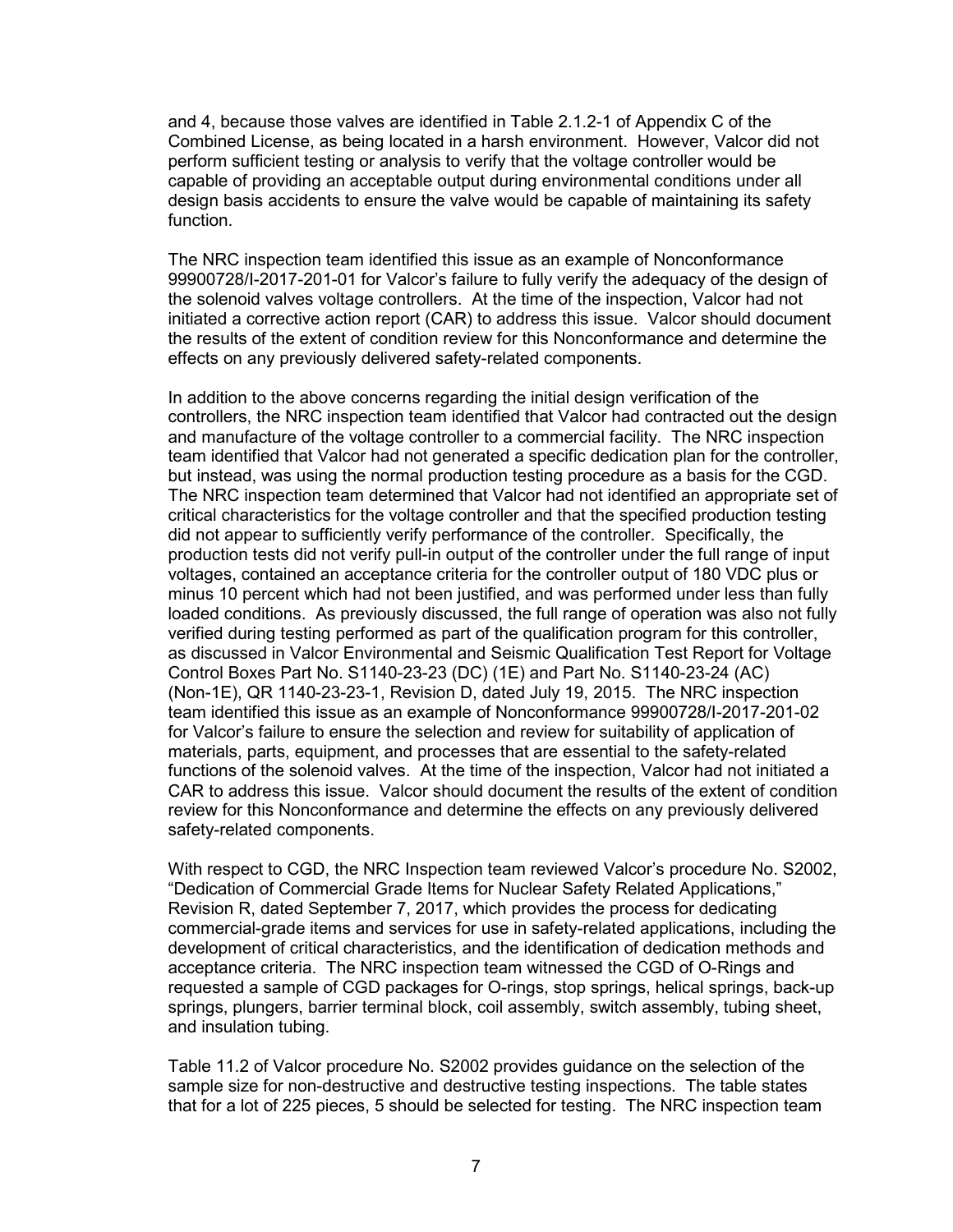requested Valcor to provide the technical basis for the selection of the sample population as stated in Table 11.2. Upon further discussions, Valcor stated they did not have a technical basis for the selection of the sample population and instead relied on the history of the vendor performance. When performance history is used as a basis for developing the sample population, it should be supported by documented objective evidence that shows the vendor's ability to consistently provide acceptable items. The NRC inspection team identified this issue as another example of Nonconformance 99900728/I-2017-201-02 for Valcor's failure to ensure the selection and review for suitability of application of materials, parts, equipment, and processes that are essential to the safety-related functions of the solenoid valves. Valcor initiated CAR No. CA-2017-028 to address this issue. Valcor should document the results of the extent of condition review for this Nonconformance and determine the effects on any previously delivered safety-related components.

During the witnessing of the CGD of O-Rings, the NRC inspection team observed Valcor's Quality Control (QC) inspector select a sample of one O-Ring from a lot of 225 O-Rings to verify the material hardness using a durometer and used the same sample to verify the elastomer material's family using Fourier-transform infrared spectroscopy (FTIR) analysis process by an external laboratory. As previously stated, Table 11.2 of Valcor procedure No. S2002 states that for a lot of 225 pieces, a sample size of 5 should be selected for testing. Upon further discussions, the QC inspector stated that a sample of one O-Ring was chosen consistent with current practice, contrary to the requirements of Valcor's procedure No. S2002. The NRC inspection team identified this issue as another example of Nonconformance 99900728/I-2017-201-02 for Valcor's failure to ensure the selection and review for suitability of application of materials, parts, equipment, and processes that are essential to the safety-related functions of the solenoid valves. Valcor initiated CAR No. CA-2017-028 to address this issue. Valcor should document the results of the extent of condition review for this Nonconformance and determine the effects on any previously delivered safety-related components.

In addition, once the QC inspector accepted the results of the material hardness tests for the CGD of the O-Rings, when questioned by the NRC inspection team on the basis for accepting the results, the QC inspector stated that it was using the range specified in the commercial supplier's Certificate of Conformance. Valcor accepted the lot of O-rings based on 100 percent verification of shelf life, cure date and material based on a review of the commercial supplier's Certificate of Conformance and material identification. The NRC inspection team noted that the O-Rings were procured from a distributor, and Valcor had not conducted any commercial-grade survey or source surveillance of the commercial supplier of the O-Rings to determine the validity of the Certificate of Conformance. The NRC inspection team identified this issue as an example of Nonconformance 99900728/I-2017-201-02 for Valcor's failure to establish appropriate measures for source evaluation or inspection at the contractor or subcontractors. Valcor initiated CAR No. CA-2017-028 to address this issue. Valcor should document the results of the extent of condition review for this Nonconformance and determine the effects on any previously delivered safety-related components.

The NRC inspection team also reviewed CGD packages of helical springs procured from Hurley Manufacturing; and of stop springs procured from Spring Engineering Inc. Each CGD package had QC inspection reports that listed the critical characteristics verified as part of CGD process. Helical spring drawing No. V52615-10-4, Revision B, dated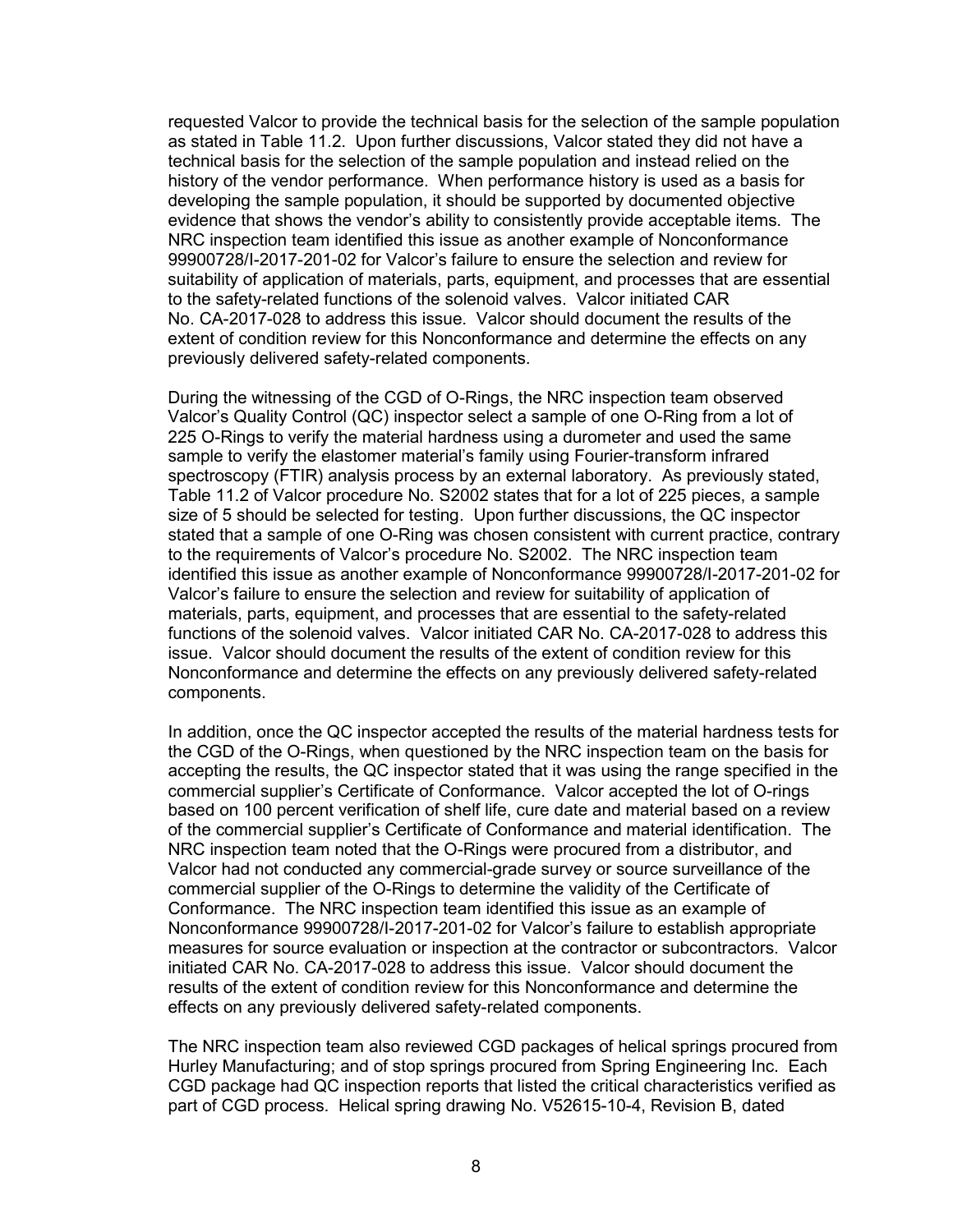November 9, 2001, and stop spring drawing No. V52615-5631-36, Revision A, dated July 8, 2009, lists the different critical characteristics such as chemical and physical properties, traceability, heat treatment and tensile strength that should verified. Upon further discussion, Valcor stated that it used the commercial suppliers' Certificates of Conformance for the heat treatment and tensile strength as a basis to verify these critical characteristics. However, Valcor did not verify the validity of the Certificates of Conformance from these commercial-suppliers through the conduct of a commercial-grade survey, source surveillance or another acceptance method. The NRC inspection team identified this issue as another example of Nonconformance 99900728/I-2017-201-02 for Valcor's failure to establish appropriate measures for source evaluation or inspection at the contractor or subcontractors. Valcor initiated CAR No. CA-2017-028 to address this issue. Valcor should document the results of the extent of condition review for this Nonconformance and determine the effects on any previously delivered safety-related components.

#### c. Conclusion

The NRC inspection team issued Nonconformance 99900728/I-2017-201-01 in association with Valcor's failure to implement the regulatory requirements of Criterion III of Appendix B to 10 CFR Part 50. Nonconformance 99900728/I-2017-201-01 cites Valcor for failing to fully verify the adequacy of the design of the solenoid valves voltage controllers. Specifically, as part of the design validation process, Valcor did not perform sufficient testing or analysis to verify that the voltage controller would be capable of providing an acceptable output to the valves, including those valves defined as being in a harsh environment resulting from a design basis accident.

In addition, the NRC inspection team issued Nonconformance 99900728/I-2017-201-02 in association with Valcor's failure to implement the regulatory requirements of Criterion III and Criterion VII of Appendix B to 10 CFR Part 50. Nonconformance 99900728/I-2017-201-02 cites Valcor for failing to ensure the selection and review for suitability of application of materials, parts, equipment, and processes that are essential to the safety-related functions of the solenoid valves. In addition, Valcor failed to establish appropriate measures for source evaluation or inspection at the contractor or subcontractors. Specifically, Valcor did not (1) identify an appropriate set of critical characteristics for the voltage controller and the specified production testing was not adequate to fully verify the performance of the controller (the production testing did not verify the pull-in output voltage of the controller under the full range of input voltages, contained an acceptance criteria for the controller output of 180 VDC plus or minus 10 percent without any appropriate justification, and was performed under less than fully loaded conditions), (2) establish the technical basis to verify the suitability of the materials for the selection of the sample population for nondestructive and destructive testing of O-Rings, helical springs, stop springs and other commercial-grade items as part of the commercial-grade dedication process, (3) use correct sample size as to verify the suitability of the material of the O-Rings by Durometer and FTIR analysis, and other commercial-grade items by FTIR analysis as part the commercial-grade dedication process, (4) establish the acceptance criteria for the verification of material hardness properties of the O-rings to ensure that they met the material specification as part of the commercial-grade dedication process (Valcor instead relied on a range value provided in the commercial supplier's Certificate of Conformance without performing a commercial-grade survey or source surveillance to verify their validity), and (5) perform a commercial-grade survey or source surveillance of the commercial suppliers of the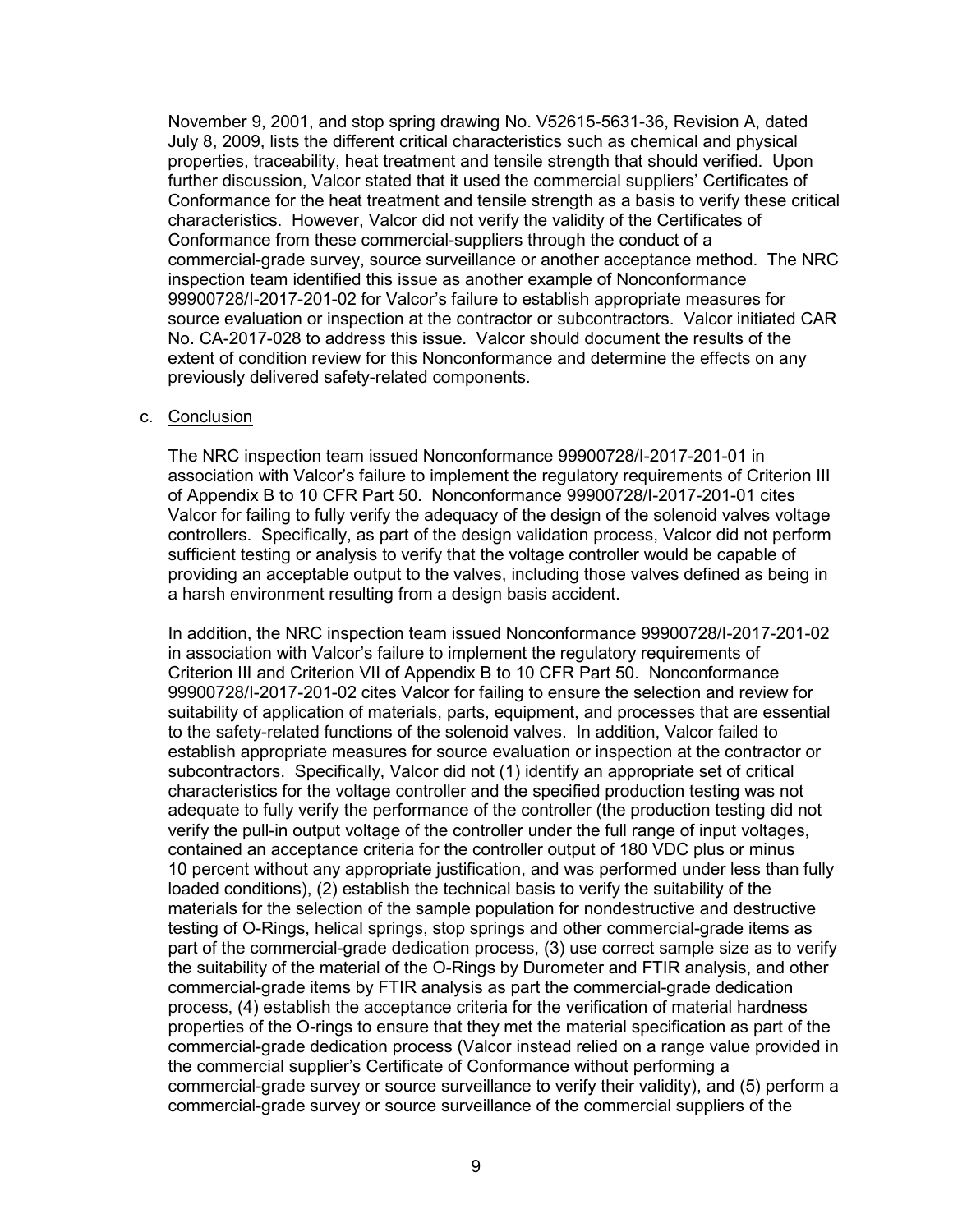helical springs and top springs, to verify the validity of the Certificates of Conformance provided by these suppliers for the heat treatment and tensile strength, identified as critical characteristics.

#### 2. Control of Measuring and Test Equipment

#### a. Inspection Scope

The NRC inspection team reviewed Valcor's policies and implementing procedures that govern the M&TE program to verify compliance with the requirements of Criterion XII, "Control of Measuring and Test Equipment," of Appendix B to 10 CFR Part 50.

For a sample of M&TE reviewed, the NRC inspection team determined that the M&TE had the appropriate calibration stickers and current calibration dates, including the calibration due date. The NRC inspection team also verified that the M&TE had been calibrated, adjusted, and maintained at prescribed intervals prior to use. In addition, the calibration records reviewed by the NRC inspection team indicated the as-found or as-left conditions, accuracy required, calibration results, calibration dates, and the due date for recalibration. The NRC inspection team also verified that the selected M&TE was calibrated using procedures traceable to known industry standards.

The NRC inspection team observed the calibration of a torque wrench (Serial No. 925359/QTW089) to verify it was adequately labeled and traceable to its records, calibrated before its due date, and appropriately adjusted when found out-of-tolerance in accordance with the applicable Valcor procedures. The NRC inspection team also reviewed the calibration records for the equipment used to calibrate the torque wrench to determine whether records for equipment shipped offsite were properly maintained and indicated calibration information for As-Found and As-Left conditions.

The NRC inspection team reviewed material rejection reports (MRRs) and observed storage of MT&E to verify that Valcor's staff properly segregated, documented, and evaluated when M&TE was found out of calibration, lost, or out of service. The NRC inspection team also reviewed applicable procedures and sections of the QAM to verify provisions were in place that required the vendor to (1) perform evaluations to determine whether previous inspection or test results were affected by M&TE found out of calibration, (2) appropriately notify affected customers, and (3) repair or replace devices consistently found out of calibration.

The NRC inspection team reviewed the use of M&TE during in-process Gas Tungsten Arc Welding (GTAW) of a valve body and nipple assembly for a valve for Wolf Creek Generating Station, Unit 1; material hardness verification as part of the CGD of O-Rings, and receipt inspection of a solenoid valve body to ensure the equipment was calibrated, controlled, and documented in accordance with the applicable requirements. The NRC inspection team also observed a sample of 24 instruments that had calibration stickers identifying the serial number, dates of calibration, and respective due dates. The NRC inspection team reviewed the corresponding calibration history records to verify traceability was maintained, calibration was performed at the required intervals to a nationally recognized standard, and the individual who performed the calibration along with the results were clearly documented.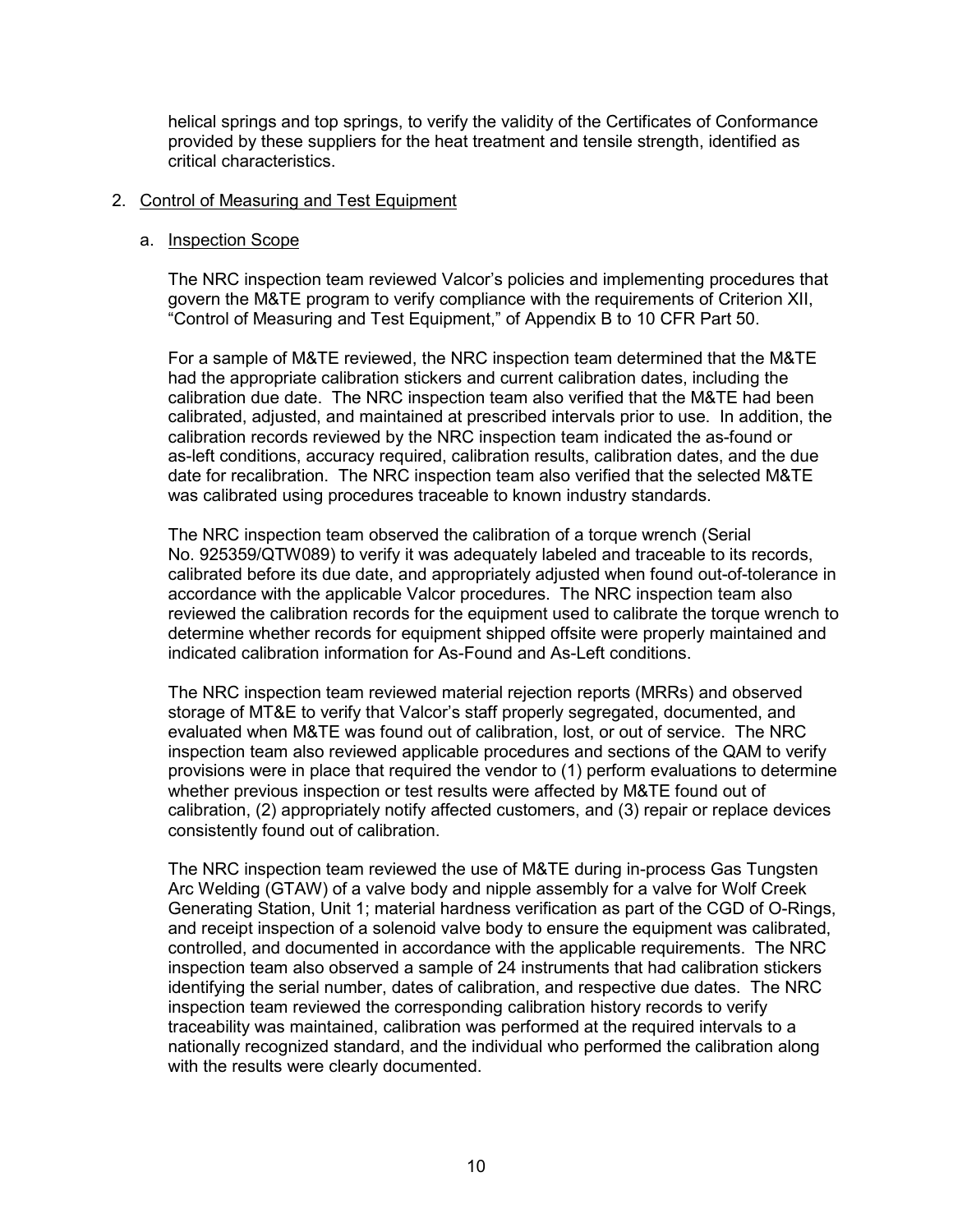The NRC inspection team also discussed the M&TE program with Valcor's management and technical staff. The attachment to this inspection report lists the documents reviewed by the NRC inspection team.

### b. Observations and Findings

During an inspection performed as part of the CGD process of O-Rings, the NRC inspection team witnessed the hardness verification of the O-Rings measured by a durometer (serial No. 120978/KRW006). This durometer was calibrated by Valcor at a three month frequency using a rubber test block kit (serial No. 120978/WDT004) supplied by PTC Metrology. The NRC inspection team noted that Certificate of Calibration No. 11000 for the rubber test block kit from PTC Metrology, stated in part, that "Test Blocks are not to be used for durometer calibration per ASTM D2240. Test blocks are intended to monitor changes in durometer performance."

Note 2 in Section 10, "Report," of ASTM D2240, "Standard Test Method for Rubber Property - Durometer Hardness," 2015 Edition, states, in part, that "periodic checking of the operation and state of durometer calibration using commercially available rubber test blocks (refer to 7.8), specifically designed for this purpose, is recommended." Subsection 7.8 of Section 7, "Calibration," of ASTM D2240, states, in part, that "the rubber reference block(s) provided for verifying durometer operation and state of calibration are not to be relied upon as calibration standards."

The NRC inspection team identified this issue as an example of Nonconformance 99900728/I-2017-201-03 for Valcor's failure to adequately calibrate a durometer (serial No. 120978/KRW006). Valcor initiated corrective action report CAR No. CA-2017-032 to address this issue. Valcor should document the results of the extent of condition review for this Nonconformance and determine the effects on any previously delivered safety-related components.

c. Conclusion

The NRC inspection team issued Nonconformance 99900728/I-2017-201-03 in association with Valcor's failure to implement the regulatory requirements of Criterion XII of Appendix B to 10 CFR Part 50. Nonconformance 99900728/I-2017-201-03 cites Valcor for failing to assure that measuring and test devices used in activities affecting quality were properly calibrated. Specifically, Valcor calibrated a durometer (serial No. 120978/KRW006) using a rubber test block kit (serial No. 120978/WDT004), contrary to the requirements of ASTM D2240.

# 3. Supplier Oversight and Internal Audits

#### a. Inspection Scope

The NRC inspection team reviewed Valcor's policies and implementing procedures that govern the implementation of its supplier oversight and internal audits program to verify compliance with the requirements of Criterion IV, "Procurement Document Control," Criterion VII, and Criterion XVIII, "Audits," of Appendix B to 10 CFR Part 50. The NRC inspection team reviewed Valcor's Approved Vendors List, a sample of purchase orders (POs), external and internal audits, and receipt inspection records to verify compliance with the applicable regulatory and technical requirements.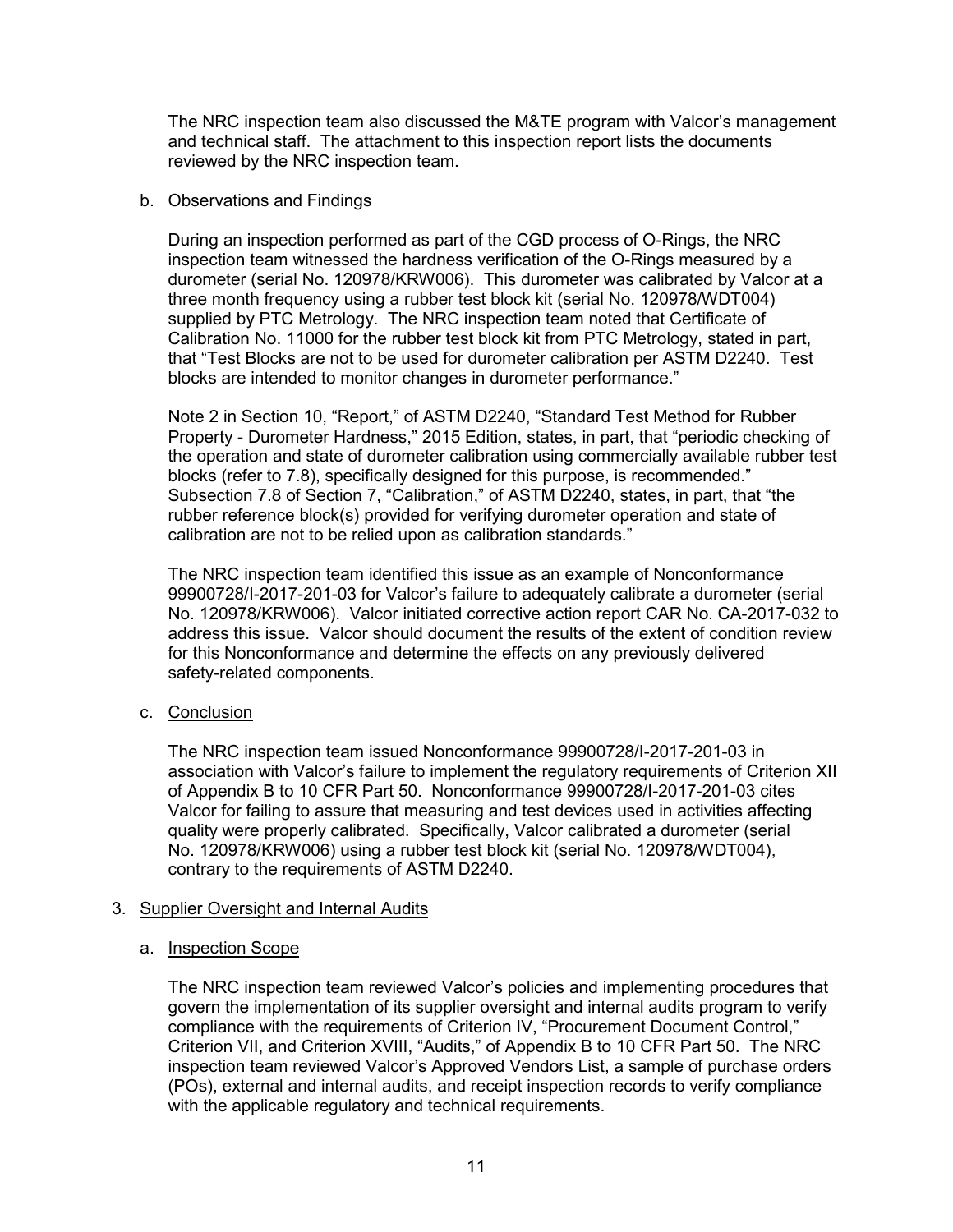The NRC inspection team verified that for the sample of POs reviewed, the POs included, as appropriate, the applicable technical and quality requirements. In addition, the NRC inspection team verified that for the sample of receipt inspection records reviewed (e.g., receipt inspection reports, Certificates of Compliance, Certificate of Calibration, and Certified Material Test Reports), these records were (1) reviewed by Valcor for compliance with the requirements of the POs, and (2) the records contained the applicable technical and regulatory information.

For the sample of external and internal audits reviewed, the NRC inspection team verified that the audit reports included an audit plan, any findings identified, adequate documented objective evidence of compliance with the applicable requirements, and a review by Valcor's responsible management. In addition, the NRC inspection team also verified that the external and internal audits were performed by qualified auditors and in the case of the internal audits, that these audits were performed by personnel not having direct responsibilities in the areas being audited. Furthermore, the NRC inspection team reviewed a sample of training and qualification records of Valcor's lead auditors and auditors and confirmed that auditing personnel had completed all the required training and had maintained the applicable qualification and certification in accordance with Valcor's policies and procedures.

The NRC inspection team also discussed the supplier oversight and internal audits programs with Valcor's management and technical staff. The attachment to this inspection report lists the documents reviewed by the NRC inspection team.

#### b. Observations and Findings

No findings of significance were identified in this specific area. However, please refer to Nonconformance 99900728/I-2017-201-02 as described in Section 1 above for an issue identified with Valcor's supplier oversight of commercial suppliers as part of its CGD process.

# c. Conclusion

The NRC inspection team concluded that Valcor is implementing its supplier oversight and internal audits programs in accordance with the regulatory requirements of Criterion IV, Criterion VII, and criterion XVII of Appendix B to 10 CFR Part 50. Based on the limited sample of documents reviewed, the NRC inspection team also determined that Valcor is implementing its policies and procedures associated with the supplier oversight and internal audits programs. No findings of significance were identified.

# 4. Manufacturing Control

#### a. Inspection Scope

The NRC inspection team reviewed Valcor's policies and implementing procedures that govern the control of special processes to verify compliance with the regulatory requirements of Criterion IX, "Control of Special Processes," of Appendix B to 10 CFR Part 50 and with the requirements of Subsection NCA, Subsection NB, Subsection NC, Subsection ND, of Section III, Section V, "Nondestructive Examination," and Section IX, "Welding and Brazing Qualification," of the ASME B&PV Code, 1998 Edition,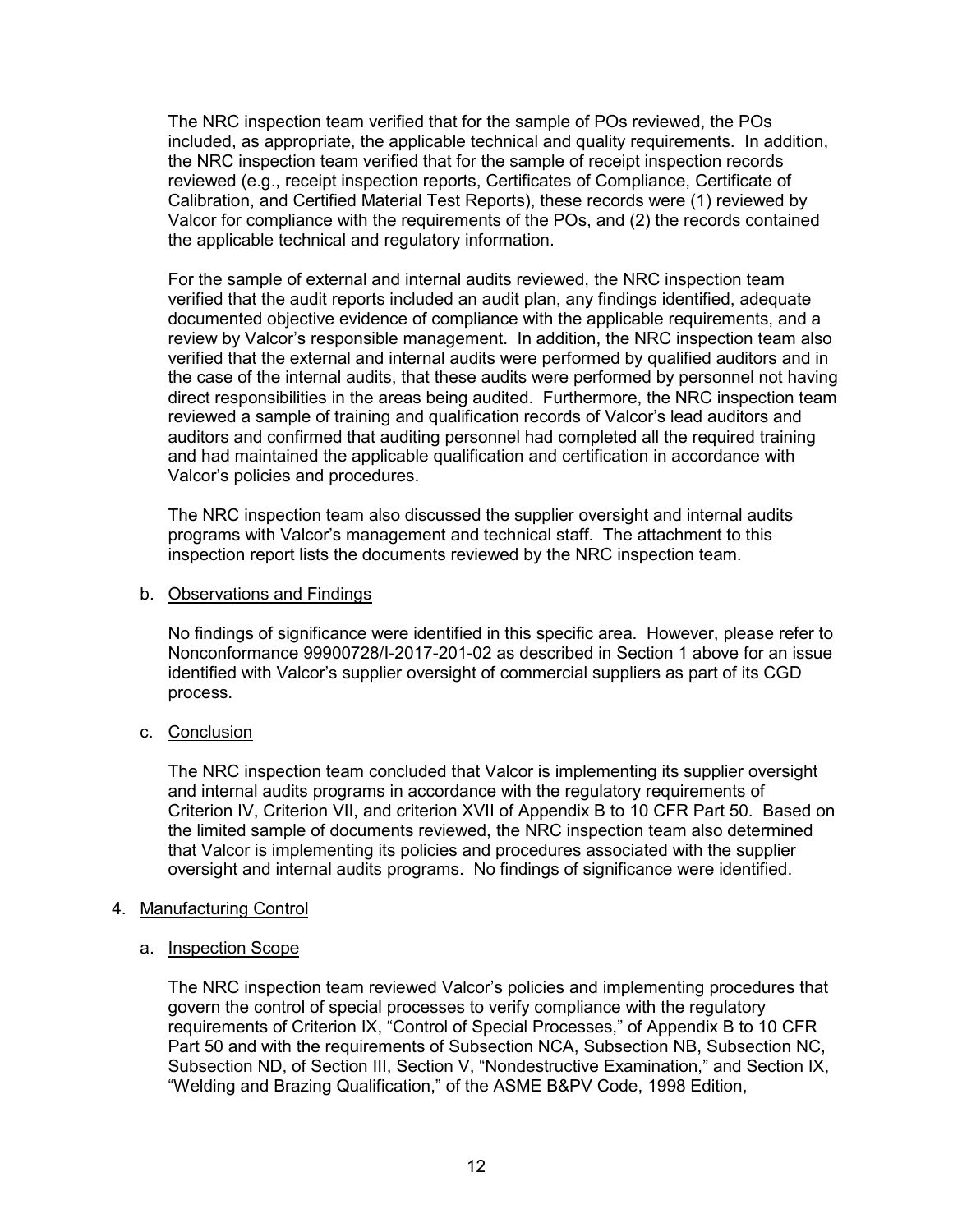2000 Addenda, and American Society for Nondestructive Testing (ASNT) SNT-TC-1A, "Personnel Qualification and Certification in Nondestructive Testing."

The NRC inspection team reviewed a sample of welding and nondestructive examination (NDE) records associated with the fabrication and inspection of the solenoid valves for the WEC AP1000 reactor design. The NRC inspection team verified that the applicable welding data; such as weld material identification number, welding procedure specifications (WPS), supporting procedure qualification records (PQRs), inspection procedures, and the final inspection results were recorded on the weld travelers.

The NRC inspection team witnessed manual Gas Tungsten Arc Welding (GTAW) of a body and nipple assembly of a valve for Wolf Creek Generating Station, Unit 1. The NRC inspection team verified that the WPS and its associated PQRs were qualified in accordance with the requirements of Section XI of the ASME B&PV Code and the applicable Valcor procedures. The NRC inspection team also reviewed an additional sample of WPSs and PQRs to verify that the documents were in accordance with the requirements of the Section IX of the ASME B&PV Code, and the applicable Valcor procedures.

The NRC inspection team also reviewed Valcor's process for controlling weld filler metal and observed Valcor's weld filler material control storage area. The NRC inspection team witnessed Valcor's process for issuing weld filler metal rod issue to ensure that the weld filler metal was adequately controlled at all times until its consumption, and reviewed records associated with the storage, issuance, and return of weld filler metal. The weld filler metal was kept in containers and the environmental condition of the storage facility was controlled.

The NRC inspection team witnessed penetrant testing (PT) by post emulsification fluorescent process of a body assembly for an ASME B&PV Code, Section III, Class 2 solenoid valve for Wolf Creek Nuclear Generating Station, Unit 1. The NRC inspection team verified that the NDE procedures used by Valcor met the applicable requirements of Section V of the ASME B&PV Code. No relevant indication were identified by the Level II NDE inspector. The NRC inspection team verified that the Level II QC inspector performed the examinations in accordance with the Valcor procedures and the appropriate acceptance criteria using calibrated instruments. The NRC inspection team also reviewed qualification records for the Level II and Level III NDE inspectors and confirmed that they were qualified in accordance with the requirements in ASNT SNT-TC-1A.

The NRC inspection team also discussed the manufacturing control program with Valcor's management and technical staff. The attachment to this inspection report lists the documents reviewed by the NRC inspection team.

#### b. Observation and Findings

No findings of significance were identified.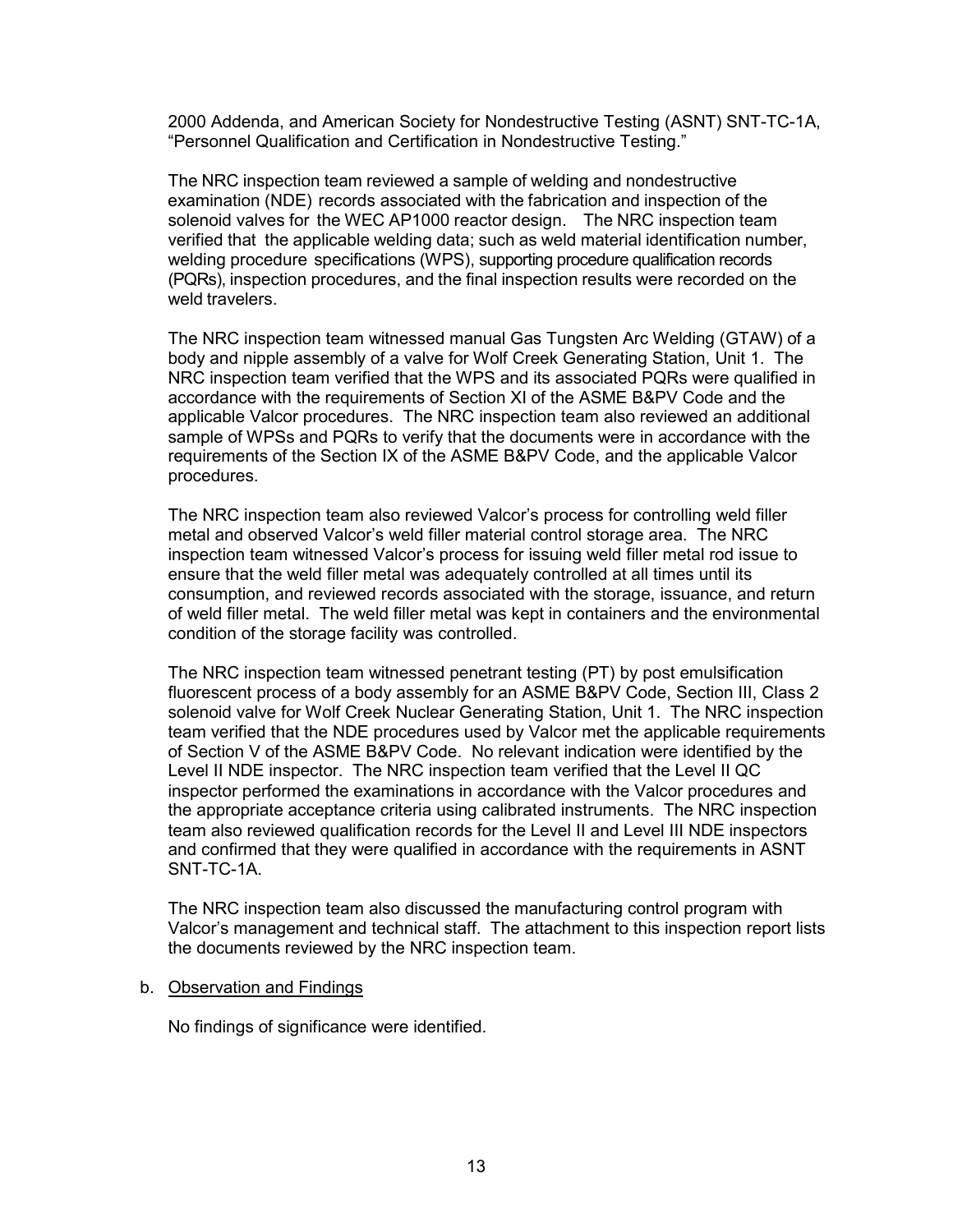# c. Conclusion

The NRC inspection team concluded that Valcor is implementing its manufacturing control program in accordance with the regulatory requirements of Criterion IX of Appendix B to 10 CFR Part 50. Based on the limited sample of documents reviewed, the NRC inspection team also determined that Valcor is implementing its policies and procedures associated with the control of special processes program. No findings of significance were identified.

# 5. Nonconforming Materials, Parts, or Components and Corrective Action

# a. Inspection Scope

The NRC inspection team reviewed Valcor's policies and implementing procedures that govern the control of nonconformances to verify compliance with the requirements of Criterion XV, "Nonconforming Materials, Parts, or Components," and Criterion XVI, "Corrective Action," of Appendix B to 10 CFR Part 50.

The NRC inspection team reviewed a sample of MRRs to verify that Valcor: (1) dispositioned the MRRs in accordance with the applicable procedures, (2) documented an appropriate technical justification for various dispositions, and (3) took adequate corrective action with regard to the nonconforming items. For MRRs that were dispositioned as use as is, the NRC inspection team confirmed that the technical justifications were documented to verify the acceptability of the nonconforming item. The NRC inspection team also verified that Valcor's MRR process provides a link to the 10 CFR Part 21, "Reporting of Defects and Noncompliance," program.

The NRC inspection team also reviewed a sample of CARs to ensure that conditions adverse to quality were promptly identified and corrected. In addition, the NRC inspection team verified that the CARs provided: (1) adequate documentation and description of conditions adverse to quality; (2) an appropriate analysis of the cause of these conditions and the corrective actions taken to prevent recurrence; (3) direction for review and approval by the responsible authority; (4) a description of the current status of the corrective actions; and (5) the follow-up actions taken to verify timely and effective implementation of the corrective actions. In addition, the NRC inspection team verified that Valcor's corrective action process provides a link to the 10 CFR Part 21 program.

The NRC inspection team also discussed the nonconforming materials, parts, or components and corrective action programs with Valcor's management and technical staff. The attachment to this inspection report lists the documents reviewed by the NRC inspection team.

# b. Observations and Findings

No findings of significance were identified.

c. Conclusion

The NRC inspection team concluded that Valcor is implementing its nonconforming materials, parts, or components and corrective action programs in accordance with the regulatory requirements of Criterion XV and Criterion XVI of Appendix B to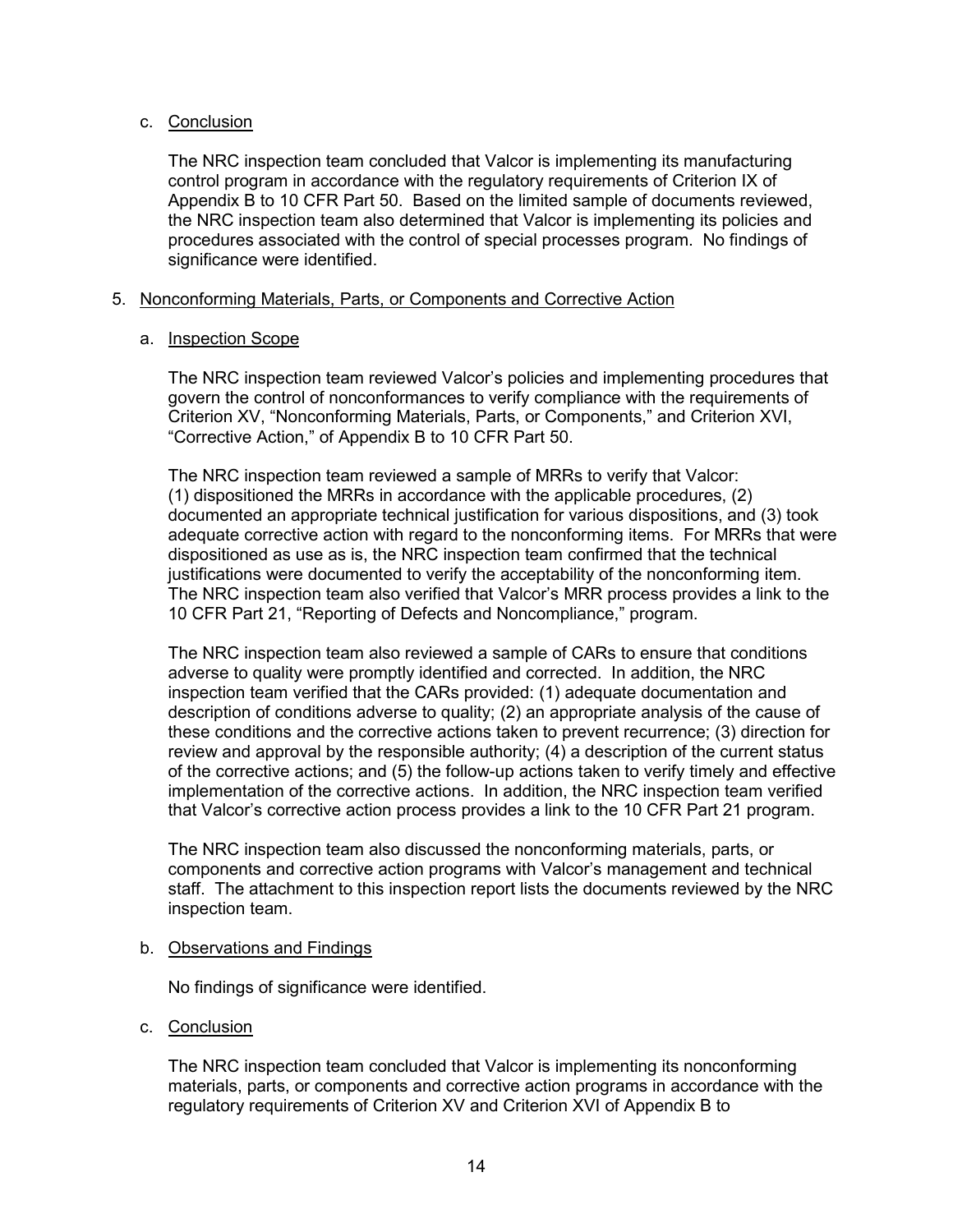10 CFR Part 50. Based on the limited sample of documents reviewed, the NRC inspection team also determined that Valcor is implementing its policies and procedures associated with the control of nonconforming materials, parts, or components and corrective action. No findings of significance were identified.

#### 6. 10 CFR Part 21 Program

#### a. Inspection Scope

The NRC inspection team reviewed Valcor's policies and implementing procedures that govern Valcor's 10 CFR Part 21 program to verify compliance with the regulatory requirements. In addition, the NRC inspection team evaluated the 10 CFR Part 21 postings and a sample of Valcor's POs for compliance with the requirements of 10 CFR 21.21, "Notification of Failure to Comply or Existence of a Defect and its Evaluation," and 10 CFR 21.31, "Procurement Documents." The NRC inspection team also verified that Valcor's nonconformance and corrective action procedures provide a link to the 10 CFR Part 21 program.

Furthermore, for a sample of 10 CFR Part 21 evaluations performed by Valcor, the NRC inspection team verified that Valcor had effectively implemented the requirements for evaluating deviations and failures to comply. The NRC inspection team verified that the notifications were performed in accordance with the requirements of 10 CFR 21.21, as applicable.

The NRC inspection team also discussed the 10 CFR Part 21 program with Valcor's management and technical staff. The attachment to this inspection report lists the documents reviewed by the NRC inspection team.

# b. Observations and Findings

No findings of significance were identified.

# c. Conclusion

The NRC inspection team concluded that Valcor is implementing its 10 CFR Part 21 program in accordance with the regulatory requirements of 10 CFR Part 21. Based on the limited sample of documents reviewed, the NRC inspection team also determined that Valcor is implementing its policies and procedures associated with the 10 CFR Part 21 program. No findings of significance were identified.

# 7. Entrance and Exit Meetings

On October 9, 2017, the NRC inspection team discussed the scope of the inspection with Sarah Harris, Vice-President for Operations, and other members of Valcor's management and technical staff. On October 12, 2017, the NRC inspection team presented the inspection results and observations during an exit meeting with John Trezza, Valcor's Chief Executive Officer, and other members of Valcor's management and technical staff. The attachment to this report lists the attendees of the entrance and exit meetings, as well as those individuals whom the NRC inspection team interviewed.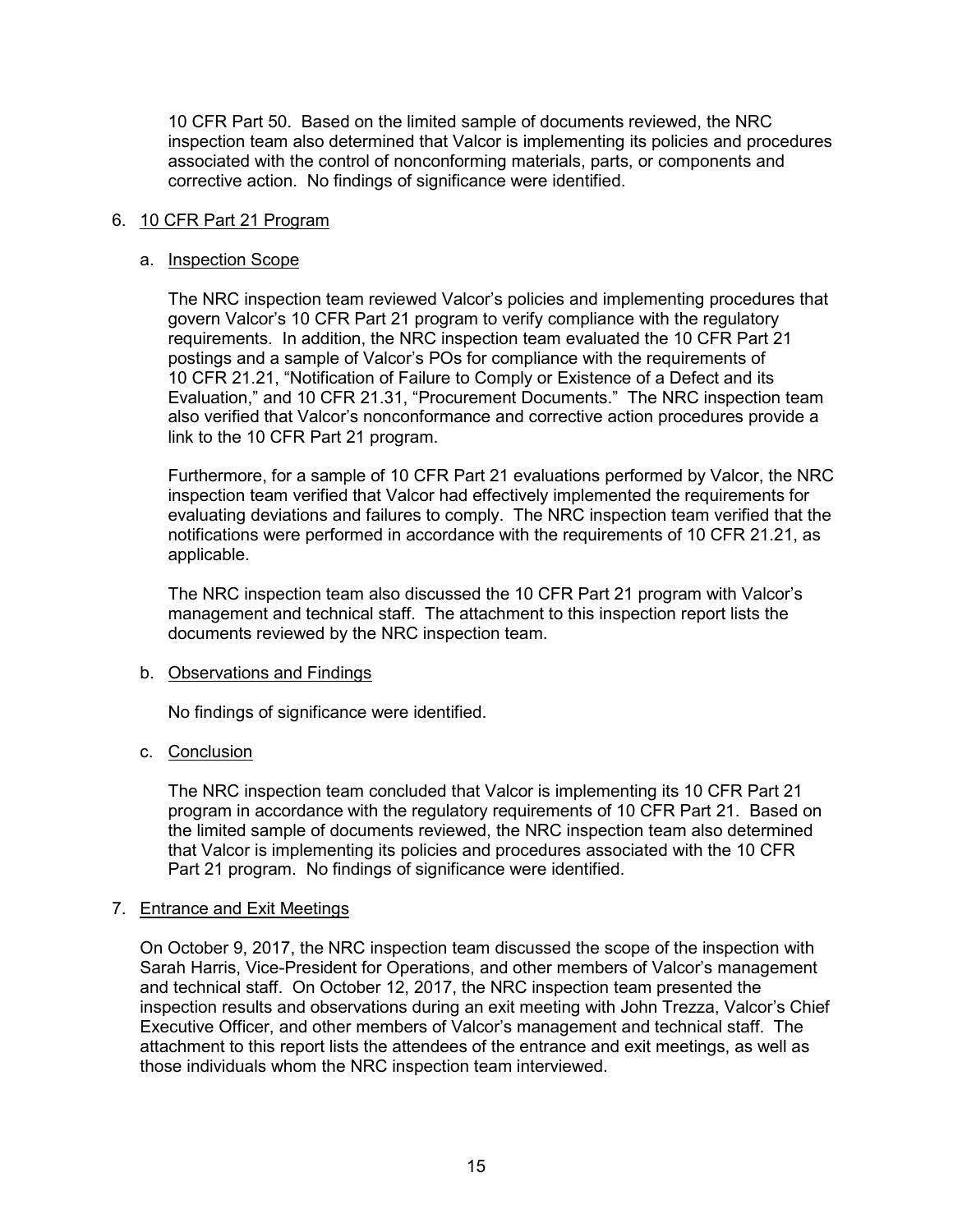# **ATTACHMENT**

# 1. ENTRANCE/EXIT MEETING ATTENDEES

| <b>Name</b>             | <b>Title</b>                                            | <b>Affiliation</b>                                | <b>Entrance</b> | <b>Exit</b> | <b>Interviewed</b> |  |
|-------------------------|---------------------------------------------------------|---------------------------------------------------|-----------------|-------------|--------------------|--|
| John Trezza             | <b>Chief Executive</b><br>Officer                       | <b>Valcor Engineering</b><br>Corporation (Valcor) |                 | X           |                    |  |
| <b>Sarah Harris</b>     | <b>Vice-President</b><br>Operations                     | Valcor                                            | X               |             |                    |  |
| Tom Iervolino           | <b>Vice-President</b><br><b>Business</b><br>Development | Valcor                                            | X               |             | X                  |  |
| Fran Lucano             | <b>Vice-President</b><br><b>Quality Systems</b>         | Valcor                                            | X               | X           | X                  |  |
| Steven<br>Gatcomb       | Director of Sales<br>& Marketing                        | Valcor                                            | X               | X           | X                  |  |
| A J LaMastra            | Sr. Director<br>Engineering and<br>Programs             | Valcor                                            | X               | X           | X                  |  |
| <b>Mike Swirad</b>      | Quality<br>Assurance (QA)<br>Manager Nuclear            | Valcor                                            | X               | X           | X                  |  |
| Barry W. Matiez         | Engineering<br>Manager                                  | Valcor                                            | X               | X           | X                  |  |
| Nuno Diaz               | Manufacturing<br>Manager                                | Valcor                                            |                 |             | X                  |  |
| Hemang Dave             | <b>Assistant Chief</b><br>Engineer                      | Valcor                                            | X               | X           | X                  |  |
| Joseph E.<br>Sheridan   | Senior Project<br>Engineer                              | Valcor                                            |                 | X           | X                  |  |
| <b>Patrick Chen</b>     | <b>Project Engineer</b>                                 | Valcor                                            |                 | X           | X                  |  |
| Anthony<br>D'Amato      | <b>Project Engineer</b>                                 | Valcor                                            |                 |             | X                  |  |
| Mafuha Begun            | Engineer                                                | Valcor                                            |                 |             | X                  |  |
| Peter Worst             | Engineer                                                | Valcor                                            |                 |             | X                  |  |
| Robert C.<br>Reitemeyer | Program<br>Manager                                      | Valcor                                            | X               |             | X                  |  |
| Alessi Scott            | QA Specialist                                           | Valcor                                            |                 | X           | X                  |  |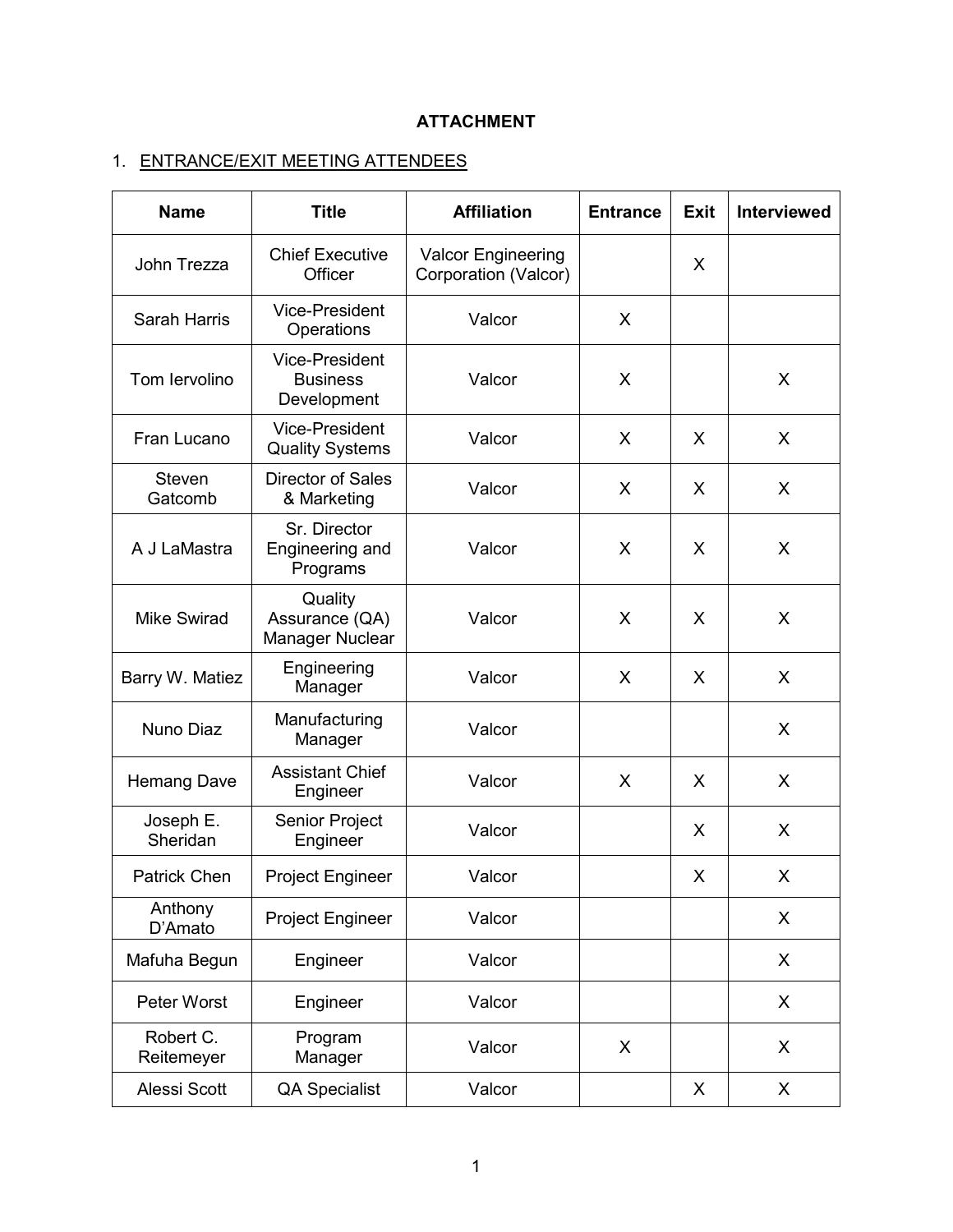| <b>Name</b>                    | <b>Title</b>                                 | <b>Affiliation</b> | <b>Entrance</b> | <b>Exit</b> | <b>Interviewed</b> |
|--------------------------------|----------------------------------------------|--------------------|-----------------|-------------|--------------------|
| Ashok Idiculla                 | <b>Quality Control</b><br>(QC) Manager       | Valcor             |                 |             | X                  |
| <b>Lidia Martins</b>           | QC Inspector                                 | Valcor             |                 |             | $\sf X$            |
| Antonio<br>Sarmiento           | QC Inspector                                 | Valcor             |                 |             | X                  |
| Jay Raval                      | QC Inspector                                 | Valcor             |                 |             | X                  |
| Michael<br>Spressler           | Level II<br>Nondestructive<br>Examiner (NDE) | Valcor             |                 |             | X                  |
| <b>Daniel Enners</b>           | Welder                                       | Valcor             |                 |             | X                  |
| Lou Augis                      | Metrologic<br>Inspector                      | Valcor             |                 |             | X                  |
| Adam Spence                    | Calibration<br>Inspector                     | Valcor             |                 |             | X                  |
| <b>Yamir Diaz-</b><br>Castillo | <b>Inspection Team</b><br>Leader             | <b>NRC</b>         | X               | X           |                    |
| Jeffrey<br>Jacobson            | Inspector                                    | <b>NRC</b>         | $\sf X$         | X           |                    |
| <b>Thomas Herrity</b>          | Inspector                                    | <b>NRC</b>         | X               | X           |                    |
| Raju Patel                     | Inspector                                    | <b>NRC</b>         | X               | X           |                    |
| Katherine<br><b>McCurry</b>    | Inspector                                    | <b>NRC</b>         | X               | X           |                    |

### 2. INSPECTION PROCEDURES USED

Inspection Procedure (IP) 36100, "Inspection of 10 CFR Part 21 and Programs for Reporting Defects and Noncompliance," dated February 13, 2012

IP 43002, "Routine Inspections of Nuclear Vendors," dated January 27, 2017

IP 43004, "Inspection of Commercial-Grade Dedication Programs," dated January 27, 2017

IP 65001.07, "Inspection of ITAAC-Related Installation of Valves," dated July 29, 2008

IP 65001.B, "Inspection of the ITAAC-Related Welding Program," dated September 25, 2013

IP 65001.F, "Inspection of the ITAAC-Related Design and Fabrication Requirements," dated September 20, 2013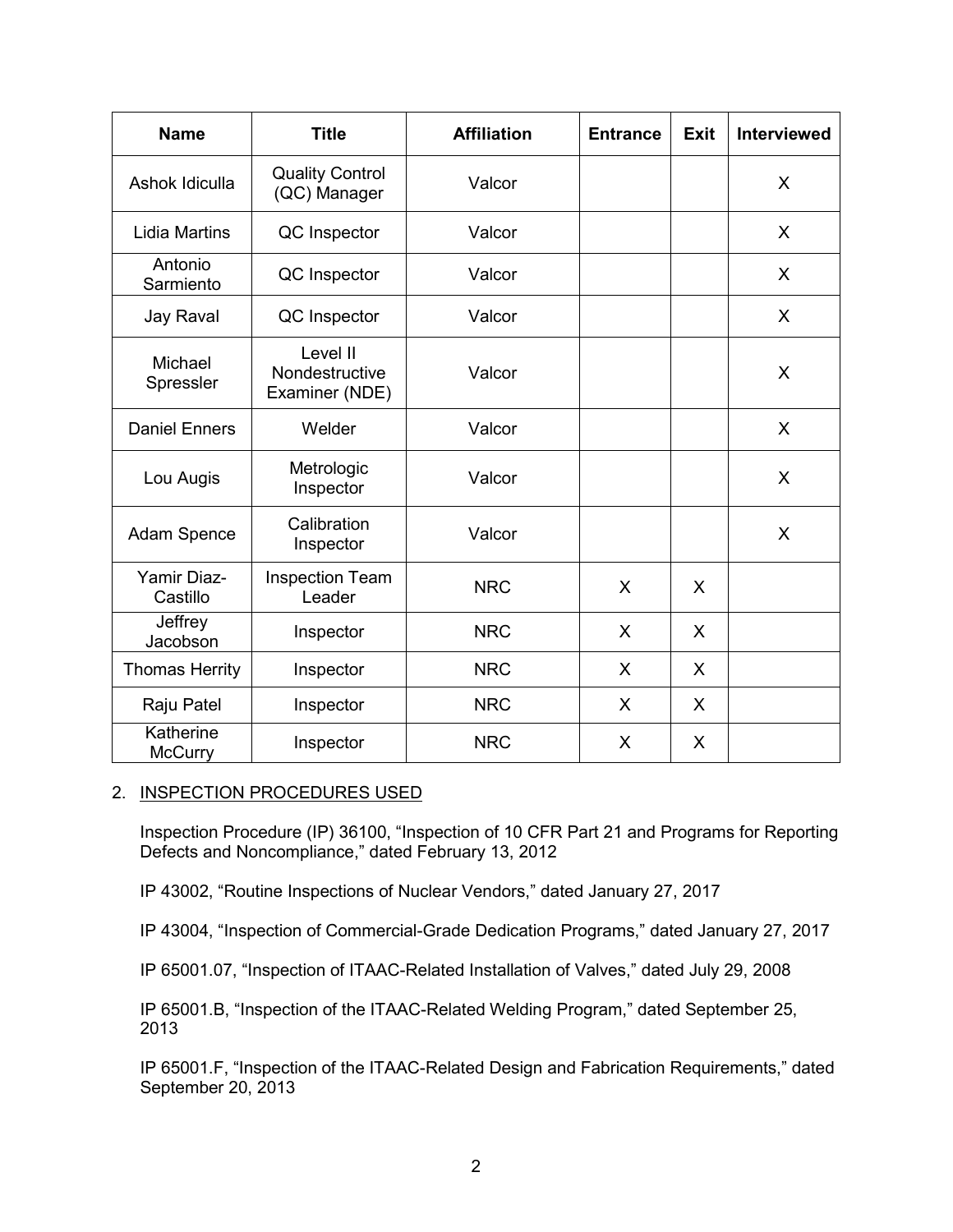# 3. LIST OF ITEMS OPENED, CLOSED, AND DISCUSSED

| <b>Item Number</b>     | <b>Status</b> | Type       | <b>ITAAC</b>        | <b>Description</b>   |
|------------------------|---------------|------------|---------------------|----------------------|
| 99900728/I-2017-201-01 | <b>OPENED</b> | <b>NON</b> | 19<br>(VOG3 & VOG4) | <b>Criterion III</b> |
| 99900728/I-2017-201-02 | <b>OPENED</b> | <b>NON</b> | <b>None</b>         | Criterion III & VII  |
| 99900728/I-2017-201-03 | <b>OPENED</b> | <b>NON</b> | <b>None</b>         | <b>Criterion XII</b> |

# 4. INSPECTIONS, TESTS, ANALYSES, AND ACCEPTANCE CRITERIA (ITAAC)

The NRC inspection team identified the following ITAAC related to the design and fabrication of solenoid valves by Valcor.

| <b>AP1000 Design Control</b><br>Document (DCD),<br><b>Revision 19</b> | Appendix C from the Combined License for Vogtle<br>Units 3 and 4, LAR Nos. 84 and 85 |              |  |
|-----------------------------------------------------------------------|--------------------------------------------------------------------------------------|--------------|--|
| <b>ITAAC</b>                                                          | <b>ITAAC</b>                                                                         | Sequence No. |  |
| 2.1.02.07a.i                                                          | 2.1.02.05a.i                                                                         | 19           |  |
| 2.2.05.02a<br>2.2.05.03a<br>2.2.05.04a                                | 2.2.05.02a                                                                           | 253          |  |

Note: ITAAC Seq. No. 24 was consolidated into 19, and 255 and 257 were consolidated into 253per license amendment requests Nos. 84 and 85 for Vogtle Electric Generating Plant, Units 4 and 3, respectively.

With respect to ITAAC No. 19, the NRC inspection team reviewed environmental qualification reports to verify that the design of the reactor vessel head vent valves (identified as RCS-PL-V150A, V150B, V150C and V150D) could withstand applicable harsh environments before, during, and following a design basis accident without loss of its safety function. Please refer to Section 1 of the inspection report for more detail. In relation to ITAAC No. 253, the NRC inspection team reviewed fabrication records for pressure boundary welds and materials of valve numbers VES-PL-V005A and V005B (Serial Nos. 5 and 6), associated with Westinghouse Electric Company's (WEC) valve data sheet APP-PV13-Z0D-100, fabricated for installation as main control room air delivery isolation valves at Vogtle Electric Generating Plant, Unit 3.

Specifically, the NRC inspection team reviewed fabrication records for the body, bonnet, bonnet extension, and disc, as well as the fillet weld between the bonnet and bonnet extension, of valve numbers VES-PL-V005A and V005B to verify pressure boundary materials met the applicable requirements of Section III, "Rules for Construction of Nuclear Facility Components," of the American Society of Mechanical Engineers (ASME) Boiler and Pressure Vessel (B&PV) Code, 1998 Edition 2000 Addenda; and the applicable WEC design and fabrication specifications. The NRC inspection team reviewed the following documents: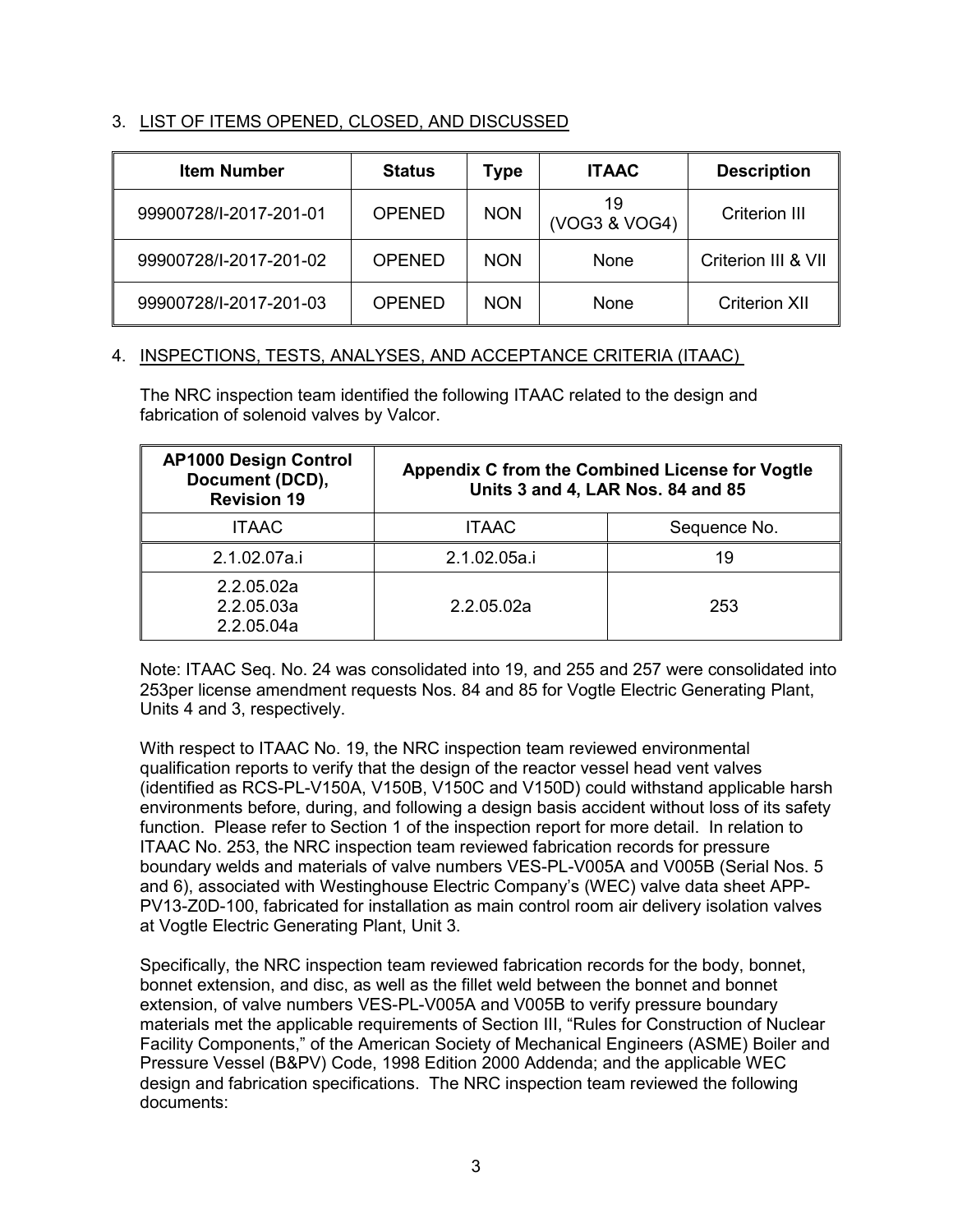- final quality data package to verify the records were complete and accurate, reviewed and approved by the responsible organization(s), and provided evidence that the quality and code requirements were satisfied;
- ASME B&PV Code data report and hydrostatic test reports to ensure requirements were met, specified pressures, temperatures, and times were achieved, and the traceability of reports and materials was maintained;
- certified material test reports to verify the materials were properly heat treated, met the specified chemical, mechanical, and nondestructive testing requirements, and that no repairs were made without approval from the purchaser;
- liquid penetrant (PT) examination reports to verify the base material and weld surfaces were examined and found acceptable in accordance with Sections III and V, "Nondestructive Examination," of the ASME B&PV Code, as well as applicable program procedures and the Quality Assurance Manual;
- welding procedure specification and its supporting procedure qualification records to verify if the procedures had been written and qualified in accordance with the requirements of the ASME B&PV Code; and
- welder and non-destructive qualification test records to verify the welder and Level II PT examiner were traceable to the activities they performed and demonstrated their skills by performing specific qualification tests at appropriate time intervals in accordance with the ASME B&PV Code.

The ITAAC referenced in this section are for future use by the NRC staff during the ITAAC closure process. The identification of these ITAAC does not indicate that they have been met and closed. The NRC inspection team determined that NON 99900728/I-2017-201-01 was material to the acceptance criteria of the ITAAC and corresponding Class 1E equipment listed below. .

| <b>Applicable Westinghouse</b><br><b>ITAAC Number</b><br><b>AP1000 Valve Data Sheets</b> |                  | <b>Corresponding Valve Numbers</b> |  |
|------------------------------------------------------------------------------------------|------------------|------------------------------------|--|
| 19                                                                                       | APP-PV13-Z0D-101 | RCS-PL-V150A and V150B             |  |
|                                                                                          | APP-PV13-Z0D-111 | RCS-PL-V150C and V150D             |  |

# 5. DOCUMENTS REVIEWED

# Policies and Procedures

- Valcor Engineering Corporation's Nuclear Quality Assurance Manual, Revision 23, dated April 20, 2017
- Standard Operating Procedure (SOP) No. 1, "Personnel Training General Aerospace and Nuclear Application," Revision C, dated April 7, 2017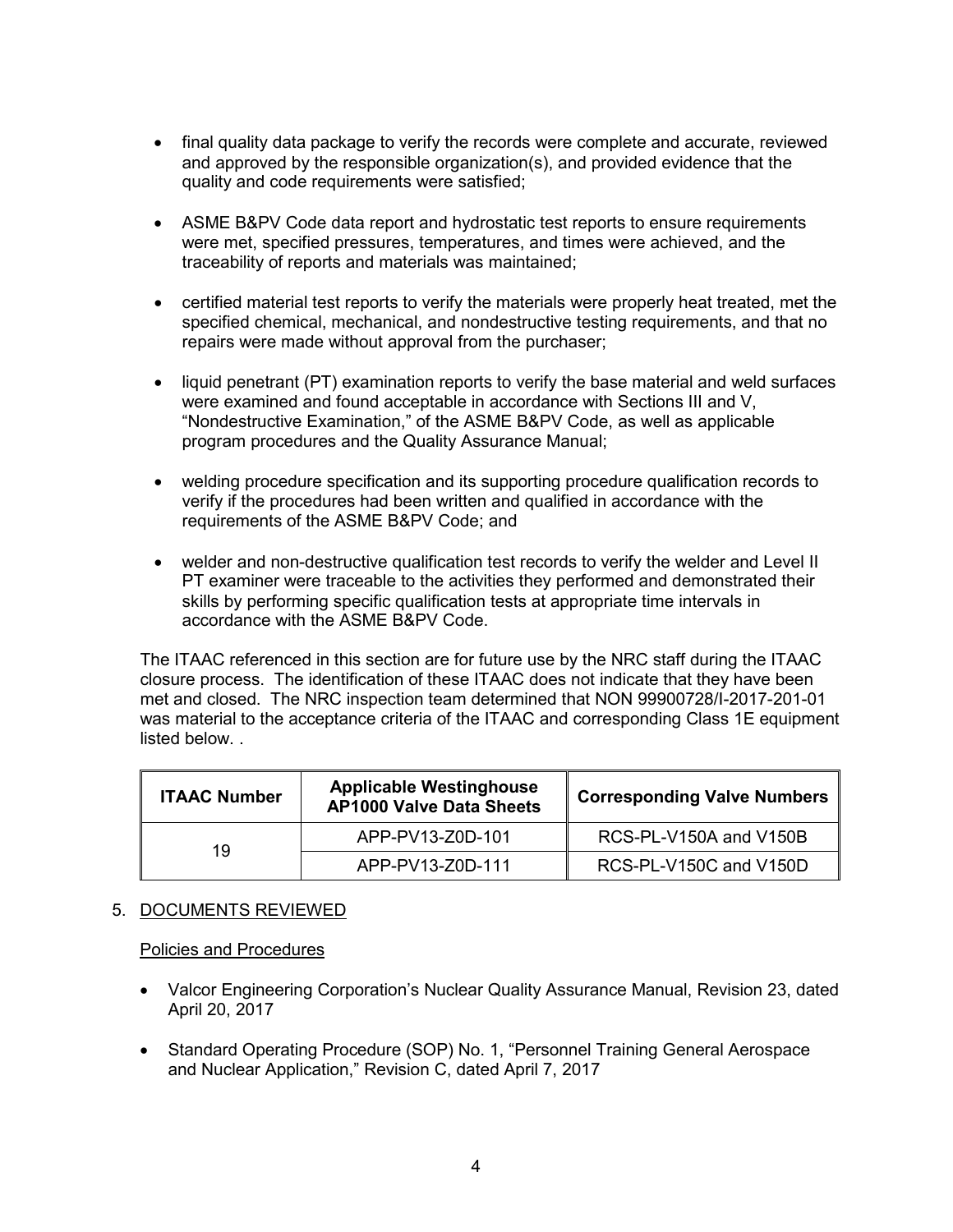- SOP No. 12, "Quality Audit Procedure Internal Audit and Supplier Nuclear Application," Revision A, dated July 18, 2014
- Standard S101-TAB/S102-TAB, "O-Ring Standard Size and Compound," Revision FA, dated May 4, 2017
- S101Q, "Commercial-Grade Item Dedication Plan for O-Ring Standard," Revision B, dated September 5, 2017
- S703, " Passivation Procedure for Corrosion Resistant Steels," Revision AD, dated January 8, 2017
- S1120, "Liquid Penetrant Examination Procedure Nuclear," Revision AF, dated March 5, 2017
- S1122, "Liquid Penetrant Examination Personnel Training & Qualification Written Practice – Nuclear," Revision R, dated June 16, 2016
- S1303, "Engineering Change Order Procedure," Revision L, dated December 6, 1988
- S1503, "Standard Inspection Sampling Plans," Revision G, dated June 6, 2016
- S1511, "Wall Thickness Verification Procedure," Revision E, dated April 13, 2017
- S1519, "Inspection, Test Personnel Qualification Requirement," Revision H, dated April 11, 2017
- S1551, "Identification, Traceability, and Configuration Control Procedure for Nuclear and Aerospace Systems," Revision D, dated July 18, 1974
- S1559, "Audit Personnel Qualification Procedure Nuclear," Revision J, dated April 11, 2017
- S1564, "Nuclear Return/Repair Procedure," Revision B, dated April 10, 2017
- S1565, "Software Design Control Nuclear," Revision B, dated February 18, 2015
- S1612, "Procedure, Out of Tolerance Evaluation, Calibration," Revision D, dated February 7, 2017
- S1616, "Age Control For Nuclear Assemblies and Subassemblies Containing Elastomers," Revision C, dated February 7, 1997
- S1618, "Valcor Calibration Procedure Control Requirement," Revision G, dated April 11, 2017
- S1618-C18, "Calibration Procedure Torque Wrench," Revision C, dated July 29, 2005
- S2002, "Dedication of Commercial Grade Items for Nuclear Safety Related Applications," Revision R, dated April 5, 2017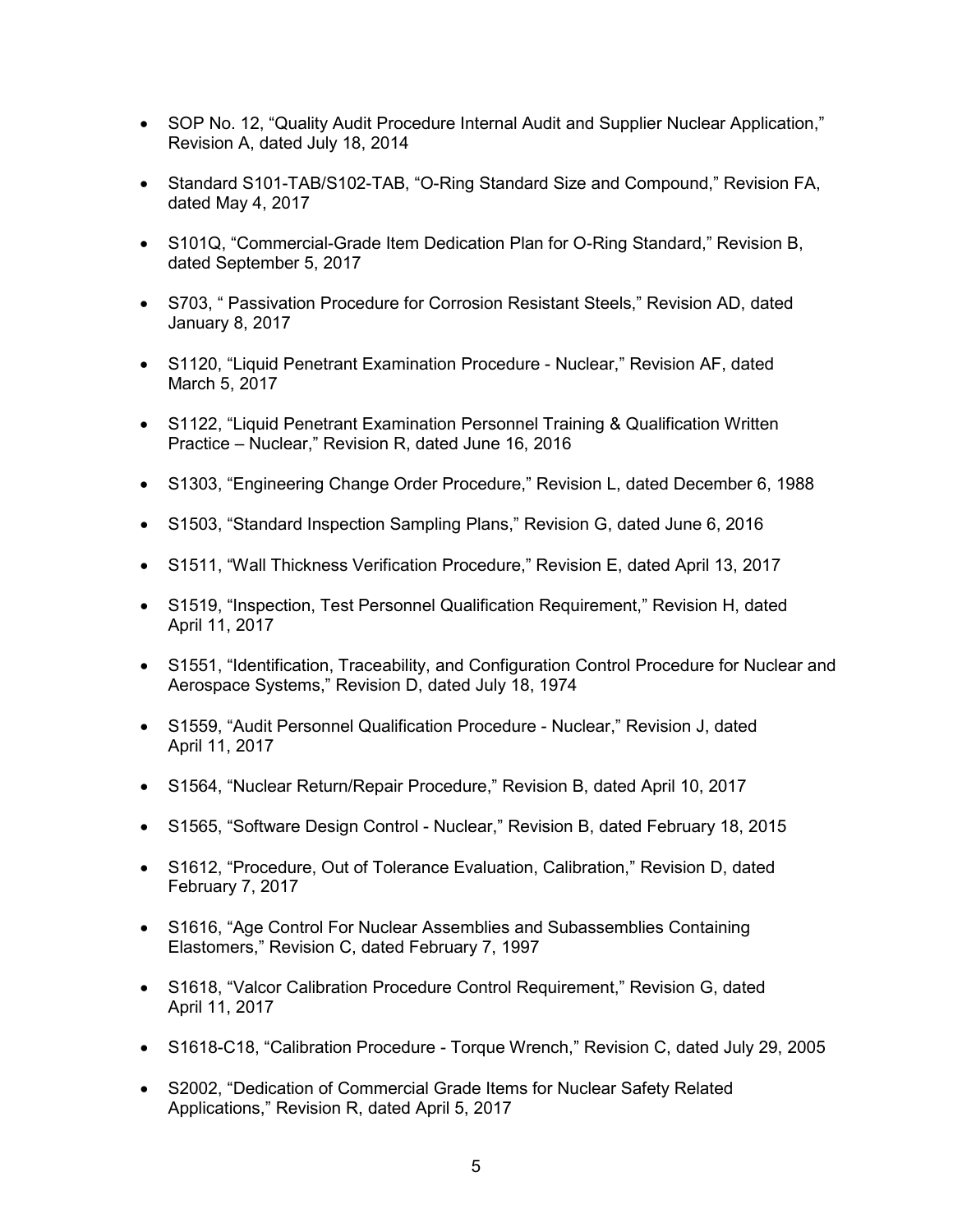- S2110, "10CFR21 Defects and Non-Compliance Reporting Procedure," Revision J, dated February 28, 2013
- Work Instruction (WI) No. 34, "Corrective Action," dated June 30, 2016
- WI No. A30, "Removal of Non-Conforming Parts," dated January 8, 2016
- Intertek's WI No. GRR-PG-IQA-006, "Nuclear Results Testing Procedure," dated October 9, 2016

# Design and Commercial-Grade Dedication Records

- Drawing No. 253165204, "Valve, Solenoid, Position Indication, Nuclear Service, Model: V526-5920-11," Revision C, dated December 19, 2016
- Drawing No. 52683-5920-11, "Bonnet Extension Assembly," Revision B, dated June 17, 2010
- Drawing No. 208865325, "1/14-inch tube x 0.065-inch wall class 1792 Solenoid valve, Position Indication, Nuclear Service," Revision B, dated June 17, 2016
- Drawing No. 52600-6040-7, "Valve Solenoid 1-inch A.C. Position Indication, Nuclear Service," Revision P, March 9, 2010
- Drawing No. 52687-6040-7, "Body Assembly," Revision D, dated October 9, 1998
- Drawing No. 253165204, "1-inch Schedule 160 Class 1, Valve, Solenoid Position Indication, Nuclear Service Model V526-5920-11," Revision C9, dated December 1, 2016
- Drawing No. 526-5683-6 for an ASME B&PV Code Section III, 1977 Edition, 1977 Addenda, Class 2, 3/8 inch solenoid glove valve
- Document MR 100-10, "Proprietary Test Report on Activation Energy Values," Revision C, dated October 2, 2012
- Commercial Grade Dedication Plan No. V52605Q, Revision A, dated March 17, 2017
- Commercial-Grade Dedication (CGD) Package for helical spring P/N V52615-10-4, CN 2740-0134-0 with Quality Control (QC) Inspection Report dated September 18, 2016
- CGD package for a stop spring P/N V52615-5631-36, CN 2740-0459 with QC Inspector Report dated October 13, 2016
- CGD package for 800 pieces of O-Rings P/N S101CB12 C/N 2695-0276 with QC Inspector Report dated November 14, 2016
- CGD package for a lot size 550 pieces of O-Ring P/N S101CB22 C/N 2695-0526 with QC Inspector Report dated January 20, 2009,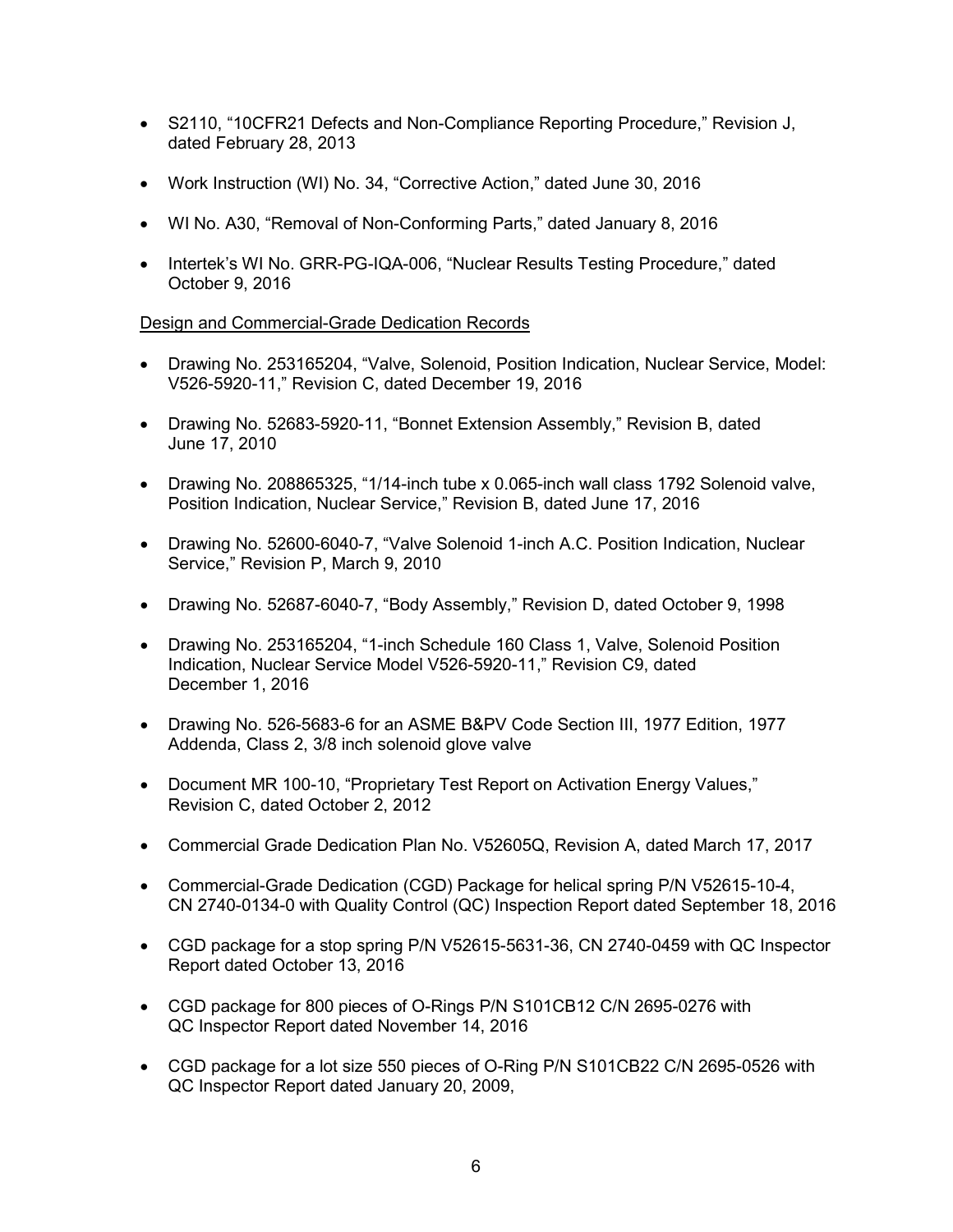- CGD Package for a lot of 18 switch assemblies P/N S1140-6-1, CN 2755-0017 with QC Inspector Report dated October 28, 2016
- CGD Package for 200 pieces of heli coil P/N 3591-3CN0380 (MS21209F1-20) CN 2350-0006 with QC Inspection Report dated February 1, 2008
- Fourier-transform infrared spectroscopy (FTIR) traces contained in Valcor Report No. 101240071GRR-566, dated June 25, 2013
- FTIR traces contained in Valcor Report No. 102002553GRR-661, dated April 12, 2016
- Technical Report No. ER 037, "Engineering Actuator Sizing Analysis Report for Solenoid Valve Margins and Uncertainties," Revision D, dated October 7, 2016
- Valcor Environmental and Seismic Qualification Test Report for Voltage Control Boxes Part No. S1140-23-23 (DC) (1E) and Part No. S1140-23-24 (AC) (Non-1E), QR 1140-23-23-1, Revision D, dated July 19, 2015
- Valcor MR-526-5688-36-12, "Westinghouse AP1000 PV13 Natural Frequency Report for Valve Model V526-5688-36 & Part No. (P/N) 204967204, Revision A, dated June 16, 2017
- QR-17-1817, "Quality Release & Certificate of Conformance," PO Number 450037438 (Item 3), Valve DS APP-PV13-Z0D-100, Serial Nos. 5 and 6, Revision 1, dated August 31, 2017
- Westinghouse Electric Company (WEC) Specification No. APP-PV13-Z0-001, Revision 7, dated July 25, 2012
- WEC Specification No. APP-GW-VP-10, "Equipment Qualification Methodology and Documentation Requirements for AP1000 Safety-Related Valves and Valve Appurtenances," Revision 2
- WEC Specification No. APP-PV13-Z0D-101, "PV13 Datasheet 101," Revision 5, dated July 26, 2012
- WEC Specification No.APP-GW-VLR-002, "Technical Requirements of Stainless Steels, Nickel-Base Alloys, Carbon and Low Alloy Steels, and Welding Materials for the AP1000," Revision 2, dated January 18, 2016
- WEC Specification No.APP-GW-VLR-010, "AP1000 Supplemental Fabrication and Inspection Requirements," Revision 2, dated January 22, 2016
- WEC Specification No.APP-PV13-Z0-001, " Solenoid Valves, ASME Boiler and Pressure Vessel Code, Section III, Class 1, 2, and 3," Revision 9, dated March 6, 2017
- WEC Specification No.APP-PV13-Z0D-100, "PV13 Datasheet 100," Revision 4, dated July 26, 2012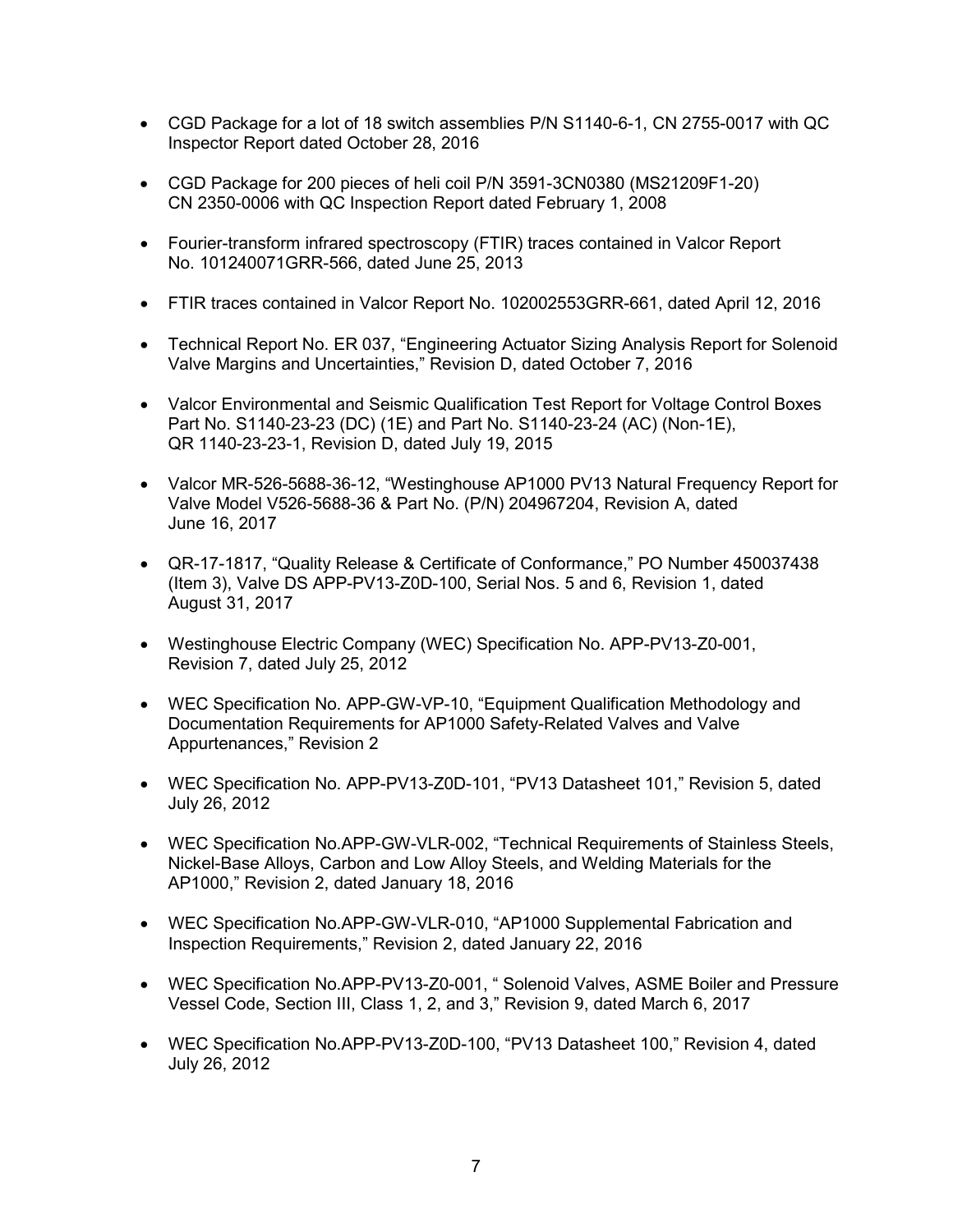- WEC Engineering & Design Coordination Report (E&DCR) No. APP-RCS-GEF-384, "Pressurizer Venting Flow Path Pressure and Temperature," Revision 0, dated June 1, 2017
- WEC E&DCR No. APP-GW-GEF-1929, "Revision to Appendix B of the Design Specification for Safety-Relief Valves," Revision 0, dated June 14, 2017
- WEC Procurement Advisory Release (PAR) No. 4500374238-068-0, "Deviation Notice for S314 Revision R, Cleaning Verification," approved on August 23, 2013

American Society of Mechanical Engineers (ASME) and Welding Records

- ASME QME-1 EQ Qualification Report for Solenoid Valve Model V526-5631-36 No. APP-PV13-Z0D-101, Revision C, dated April 18, 2016
- AR-526-5920-11, "Nuclear Hardware Valve, Solenoid," Revision G, dated August 4, 2016
- AR-52660-5920-11, "Nuclear Hardware Valve Sub Assembly," Revision B, dated November 4, 2009
- AR-52661-5920-11, "Nuclear Hardware Bonnet Assembly," Revision E, dated August 17, 2012
- Certified Material Test report (CMTR) No. DV27NU, ASME SA 479 316 (Disc), Heat No. 239582, dated December 21, 2006
- CMTR No. EV23NC, ASME SA182 F11 CL.2 (Body), Heat No. U9139, dated May 14, 2010
- CMTR No. FP88NU, ASME SA 479 XM19 (Bonnet Extension), Heat No. G15813, dated April 29, 2013
- CMTR No. FR06NU, ASME SA 479 XM19 (Bonnet), Heat No. G18006, dated May 14, 2013
- CMTR No. K-145N, ASME SFA 5.9 ER308, Lot No. X4579-308, dated March 30, 1981
- Valcor No. 1917, "Form NPV-1 Certificate Holder's Data Report for Nuclear Pumps or Valves\* As Required by the Provisions of the ASME Code, Section III, Division 1," Revision A, dated August 11, 2017
- Procedure Qualification Record (PQR) No. 100, "QW-483 Procedure Qualification Record," Gas Tungsten Arc Welding (GTAW), Revision F, dated December 15, 1976
- PQR No. 106, "QW-483 Procedure Qualification Record," GTAW, Revision A, dated April 15, 1977
- PQR-112, "WPS Hard Surfacing," GTAW, Revision 0, dated October 12, 1978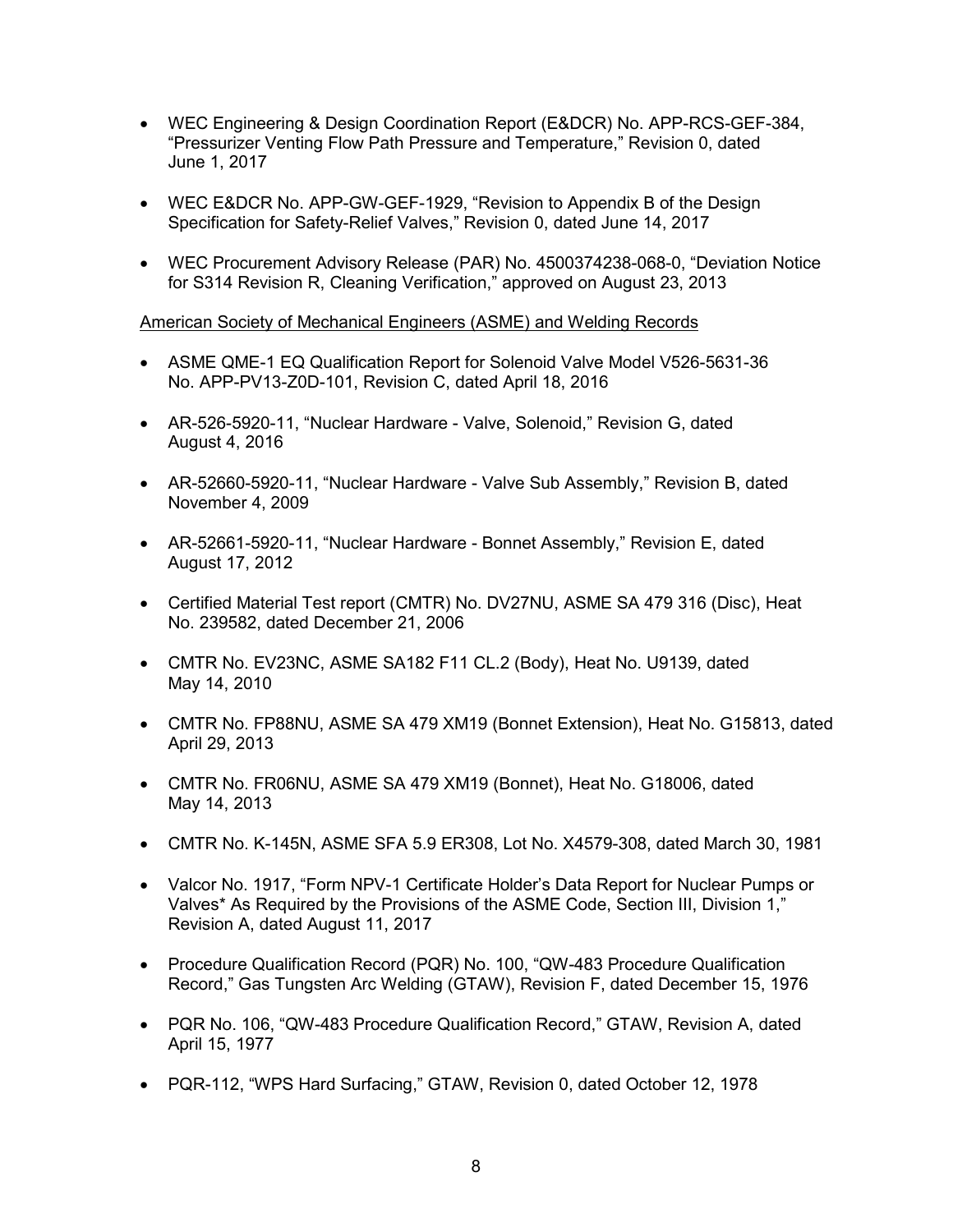- PQR No. 131-2, "QW-483 Procedure Qualification Record," GTAW, Revision 2, dated October 6, 1984
- SF-102, "Quality Control Inspection Report," Part No. V52619-5920-11 (Bonnet), dated various
- SF-102, "Quality Control Inspection Report," Part No. V52682-5631-32 (Bonnet Extension), dated various
- SF-102, "Quality Control Inspection Report," Part No. V52683-5920-11 (Bonnet Assembly), dated various
- Shop Order No. 166998, "Operation Routing and Inspection Record," Part No. V52619-5920-11 (Bonnet), Revision A, dated April 15, 2014
- Shop Order No. 167002, "Operation Routing and Inspection Record," Part No. V52682-5631-32 (Bonnet Extension), Revision B, dated September 25, 2013
- Shop Order No. SYS8829, "Operation Routing and Inspection Record," Part No. V52683-5920-11 (Bonnet Assembly), Revision B, dated April 6, 2016
- Welding Procedure Specification (WPS) No. S113, GTAW for welding stainless steel P8-P8 materials qualified, dated January 20, 1977
- WPS No. 112, "Hard Surfacing," GTAW Revision H, dated November 16, 2011
- WPS No. 123, "QW-482 Welding Procedure Specification," GTAW, Revision L, dated September 15, 2015

# Calibration, Heat Treatment, Non-Destructive Examination (NDE), Inspection and Test Records

- Certificate of Calibration No. 67110-05 from Industrial Process Measurement Inc. for a Fluke 5500A calibrator, dated March 15, 2017
- Certificate of Calibration No. FN81696 from Carl Zeiss Industrial Metrology for a coordinate measuring machine, dated June 28, 2017
- Certificate of Calibration No. VEC001-17-08-31972 from Laboratory Testing Inc. for a plain ring gage master, dated August 28, 2017
- Certificate of Calibration No. VEA-CAL-030617 from Pyrometer Equipment Company Inc. for temperature instruments, dated March 8, 2017
- "Penetrant Examination Record Nuclear," for Part No. V52619-5920-11 (Bonnet), dated April 14, 2014
- "Penetrant Examination Record Nuclear," for Part No. V52682-5631-32 (Bonnet Extension), dated September 19, 2013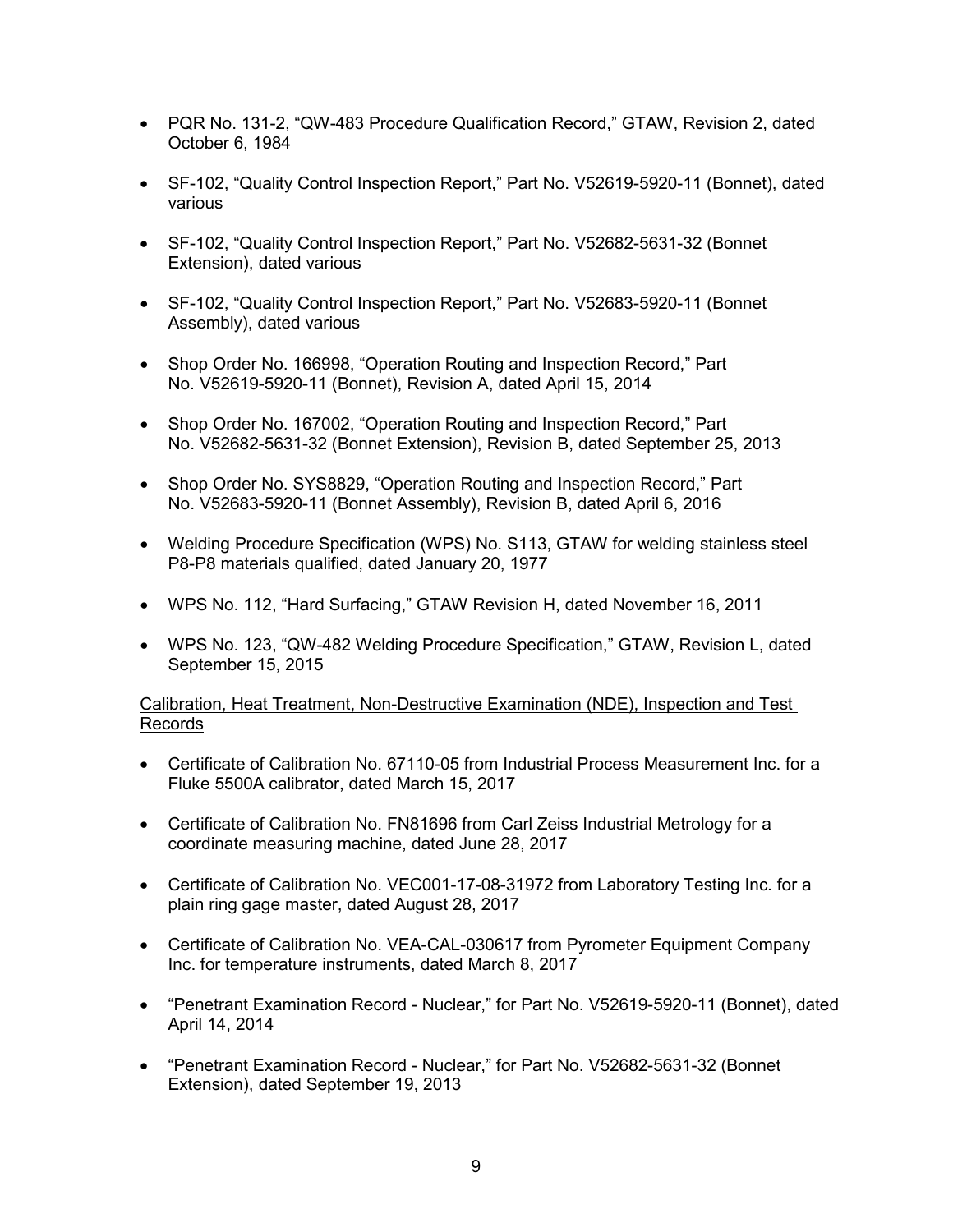- "Penetrant Examination Record Nuclear," for Part No. V52683-5920-11 (Bonnet Assembly), dated April, 7, 2016
- Penetrant Examination (PE) Report for a valve body P/N V52610.5920.11
- Test Report (TR) No. 253165204, "Test Report for P/N 253165204," Valve S/N 5, Body S/N 8, Revision C, dated July 20, 2017
- TR No. 253165204, "Test Report for P/N 253165204," Valve S/N 6, Body S/N 10, Revision C, dated July 20, 2017
- Calibration Records for Liquid Penetrant Examination Measuring & Test Equipment (M&TE):
	- o "Valcor Engineering Corp. Equipment Control & Calibration Card," for S/N 1, CTB003, Timer Box, dated March 14, 2017
	- o "Valcor Engineering Corp. Equipment Control & Calibration Card," for S/N 051008, CTB016, Timer Box, dated December 4, 2016
	- $\circ$  "Valcor Engineering Corp. Equipment Control & Calibration Card," for S/N CTB009, Timer Box, dated September 21, 2017
	- o "Valcor Engineering Corp. Equipment Control & Calibration Card," for S/N 811115, UAO006, Oven, dated September 28, 2017
	- $\circ$  "Valcor Engineering Corp. Equipment Control & Calibration Card," for S/N NDE-03, NDE-04, AAA034, Pressure Gages, dated August 9, 2017
	- $\circ$  "Valcor Engineering Corp. Equipment Control & Calibration Card," for S/N 838235, BLM002, Digital Radiometer, dated April 18, 2017
	- o "Valcor Engineering Corp. Equipment Control & Calibration Card," for S/N 1092428, ETG006, Temperature Gage, dated July 28, 2017
- Calibration Records for Receipt Inspection M&TE:
	- o "Valcor Engineering Corp. Equipment Control & Calibration Card," for S/N 11315897, VER307, Vernier, dated August 10, 2017
	- o "Valcor Engineering Corp. Equipment Control & Calibration Card," for S/N 91224, UXR003, X-Ray Alloy Analyzer, dated October 4, 2017
	- o "Valcor Engineering Corp. Equipment Control & Calibration Card," for S/N TWP205, Thread Plug Gage, dated April 13, 2017
	- $\circ$  "Valcor Engineering Corp. Equipment Control & Calibration Card," for S/N MIN107, Internal Bore Micrometer, dated June 9, 2017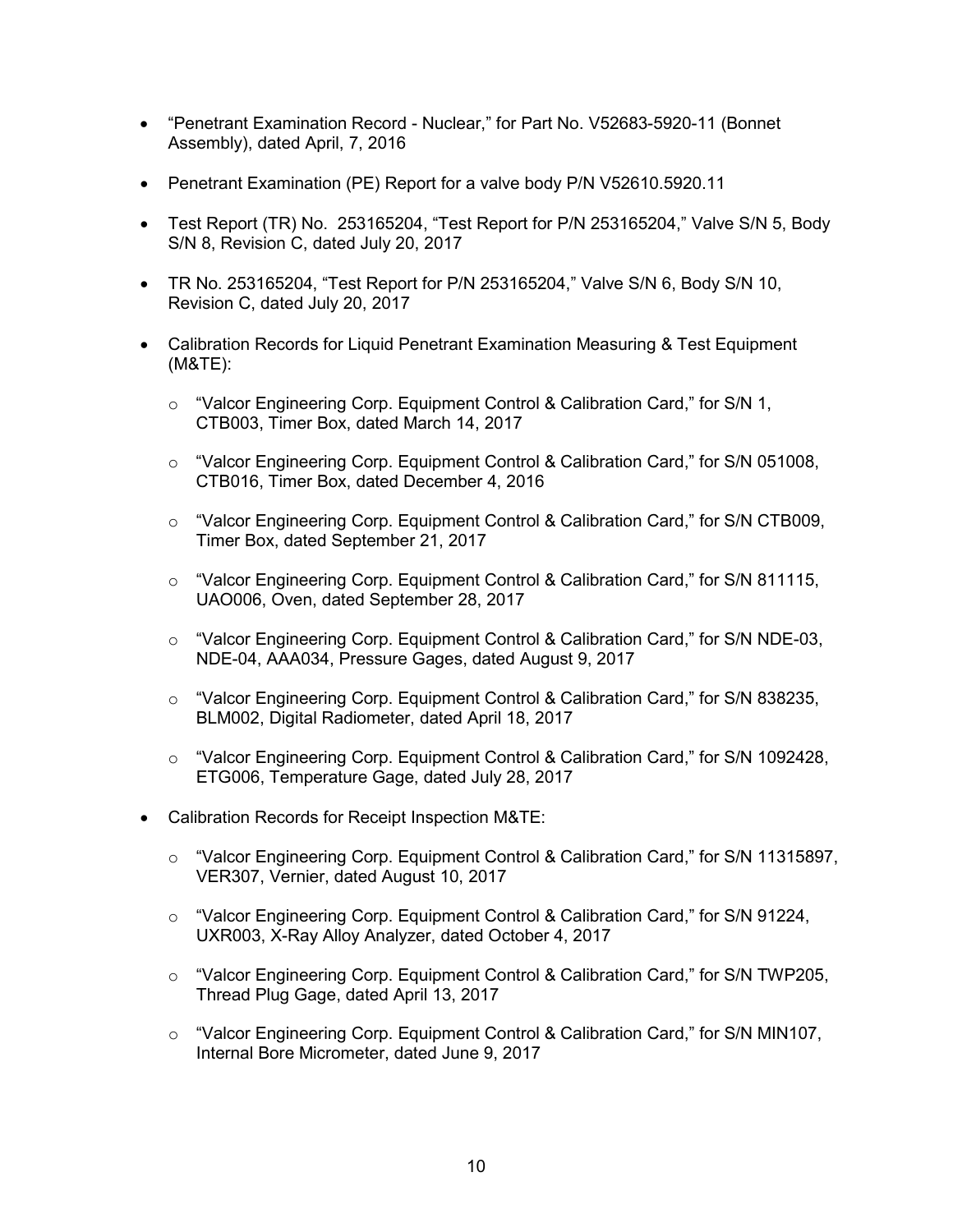- $\circ$  "Valcor Engineering Corp. Equipment Control & Calibration Card," for S/N 41, MIN059, Internal Bore Micrometer, dated June 8, 2017
- o "Valcor Engineering Corp. Equipment Control & Calibration Card," for S/N 2414037, LID032, Intertest, dated July 12, 2017
- o "Valcor Engineering Corp. Equipment Control & Calibration Card," for S/N MDP144, Depth Micrometer, dated August 10, 2017
- Calibration Records for Welding M&TE:
	- $\circ$  "Valcor Engineering Corp. Equipment Control & Calibration Card," for S/N MB390268L, UWM014, Welding Machine, dated February 22, 2017
	- o Industrial Process Measurement, Inc. Certificate No. 66765-01, "Certificate of Calibration," for Serial No. 20910950, XTI003, Infrared Thermometer, dated February 15, 2017
	- o Industrial Process Measurement, Inc. Certificate No. 67699-03, "Certificate of Calibration," for Serial No. 03480852, EMM153, AC/DC Clamp Multi-meter, dated May 17, 2017
- Calibration Records for O-Ring Hardness Verification M&TE:
	- o "Valcor Engineering Corp. Equipment Control & Calibration Card," for S/N 120978, KRW006, Durometer, dated July 25, 2017
	- $\circ$  "Valcor Engineering Corp. Equipment Control & Calibration Card," for S/N 120978, WDT004, Duro Test Block Kit, dated April 28, 2015
	- o PTC Metrology Certification No. 11000, "Rubber Block Calibration Report NIST Traceable," Serial No. 120978, Rubber Hardness Test Blocks, dated April 28, 2015
- Calibration Records for In-process Observation:
	- $\circ$  "Valcor Engineering Corp. Equipment Control & Calibration Card," for S/N 925359, QTW089, Torque Wrench, dated October 11, 2017
	- o Sturtevant Richmont Certificate No. 10026, "Calibration Certificate" for Order No. SOQ0015969, Model 10050 System 4 A/C, Tester Serial No. 1344, Transducer STT300I-L, Transducer SN 1000235, dated May 19, 2017
	- o Sturtevant Richmont Certificate No. 10028, "Calibration Certificate" for Order No. SOQ0015969, Model 10050 System 4 A/C, Tester Serial No. 1344, Transducer STT100I-L, Transducer SN 1000112, dated May 19, 2017
	- o Sturtevant Richmont Certificate No. 10029, "Calibration Certificate" for Order No. SOQ0015969, Model 10050 System 4 A/C, Tester Serial No. 1344, Transducer TT-250IO, Transducer SN 1095538, dated May 19, 2017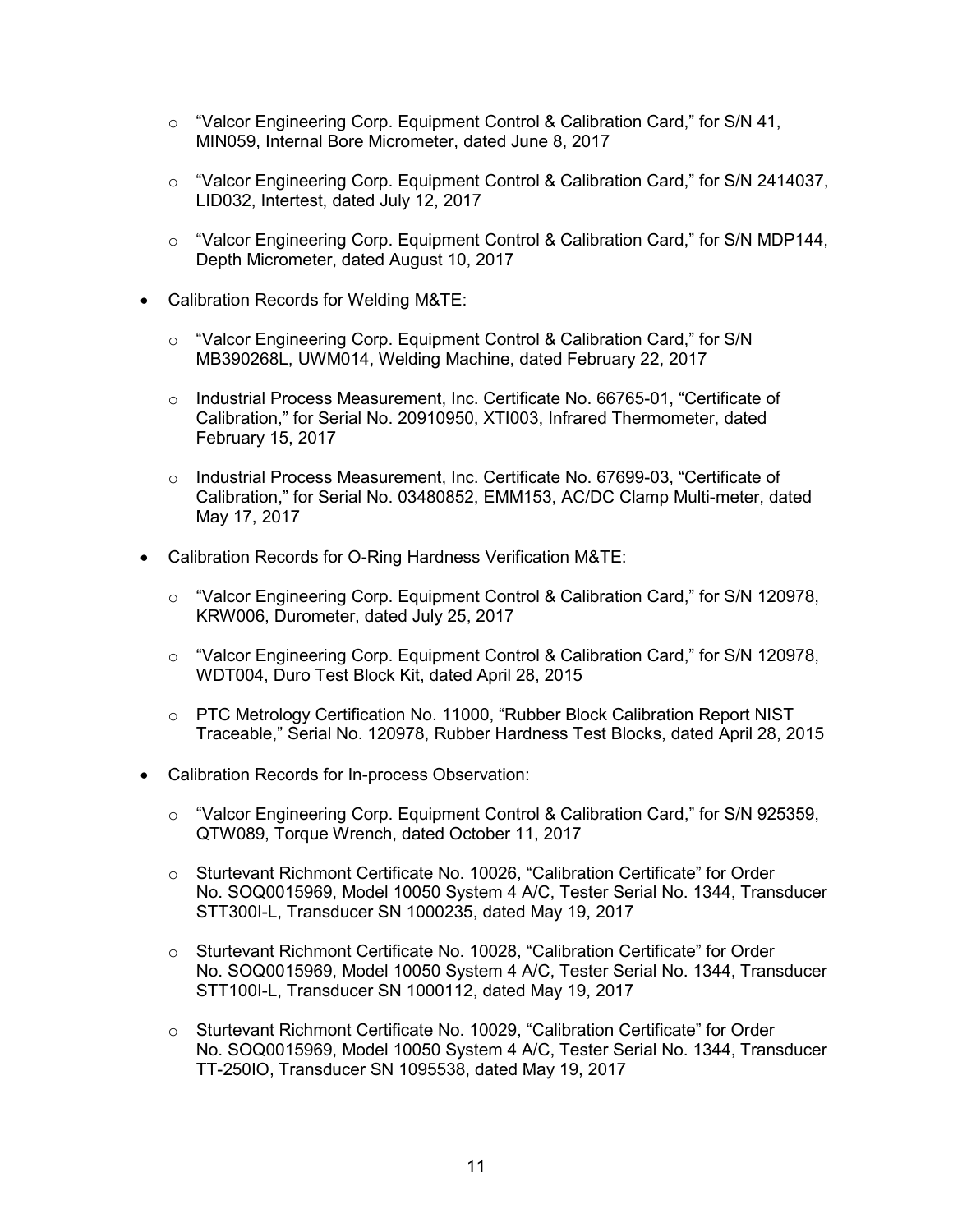- Shop Order Operation Routing and Inspection Record for Part No. V526-5683-6
- Verification Report No. 445091216104158 from Instron Calibration Laboratory for a hardness tester, dated September 12, 2016

### Purchase Orders, Audit Reports, and Commercial-Grade Dedication

- Valcor Engineering Corporation's Approved Vendor List, dated September 19, 2017
- List of Purchase Order (PO) Clauses
- PO No. 82774S to Laboratory Testing Inc. for testing services, dated September 25, 2017
- PO No. 74105 to Clark Dynamics Test Laboratory, Inc. for testing services, dated August 23, 2016
- PO No. 78601 to Industrial Process Measurement for calibration services, dated March 7, 2017
- PO No. 74243 to Instron Calibration Laboratory for calibration services, dated September 2, 2016
- PO No. 80113 to Carl Zeiss Industrial Metrology for calibration services, dated May 11, 2017
- PO No. 81327 to Laboratory Testing Inc. for calibration services, dated August 21, 2017
- PO No. 78612 to Pyrometer Equipment Company Inc. for calibration services, dated March 8, 2017
- PO No. 82774S to Laboratory Testing Inc. for testing services, dated September 25, 2017
- PO No. 71118C to Intertek for testing services, dated April 29, 2017
- PO No. 82380 to Energy & Process Corporation for forging, dated August 30, 2017
- PO No. 74017 to Weldstar Company for weld material, dated August 19, 2016
- PO No. 54776 to Consolidated Power Supply for forgings, dated October 10, 2013
- PO No. 81446S to BHI Corporation for machining services, dated July 26, 2017
- PO No. 81934S to Nassau Tool Works Inc. for gun drilling and honing services, dated June 1, 2017
- PO No. 81117S to B & M Finishers for coating services, dated July 5, 2017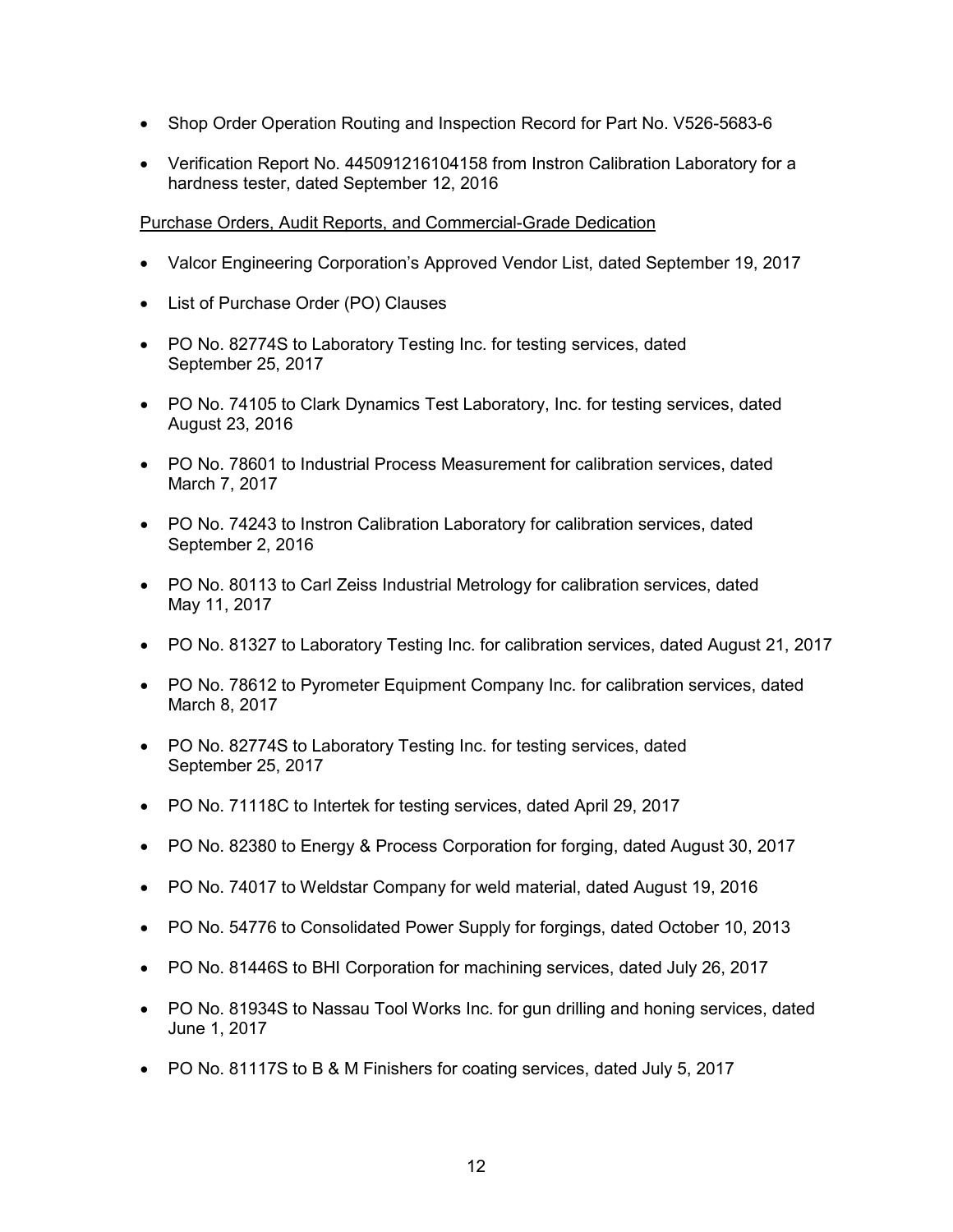- PO No. 82625S to New Jersey Precision Technologies Inc. for machining services, dated September 18, 2017
- PO No. 78852 to Spectronics Corporation for calibration services, dated April 4, 2017
- Po No. 01837 to Energy & Process Corporation for stainless steel pipes, dated July 27, 2011
- PO Nos. 75625 and 71548 to Quality Coils Inc. for coil assemblies, dated October 27, 2016 and May 23, 2016, respectively
- PO No. 500610976 from Arizona Public Service to Valcor Engineering Corporation for a ASME B&PV Code Section III, 1977 Edition, 1977 Addenda, Class 2, 3/8-inch solenoid glove valve
- PO No. 4500374238, from WEC to Valcor Engineering Corporation for Vogtle Electric Generating Plant Units 3 & 4 Auxiliary and Balance of Plant Equipment (solenoid operated globe valves) Revision 0, dated May 20, 2011
- Audit report No. 2015-LTI of Laboratory Testing Inc., dated October 20, 2015
- Audit report No. 15-01 of Clark Dynamics Test Laboratory, Inc., dated March 18, 2015
- Audit report No. 2016-EPC of Energy & Process Corporation, dated January 14, 2016
- Audit report No. 16-01 of Weldstar Company, dated February 26, 2016
- Audit report No. 2012-CPS of Consolidated Power Supply, dated November 16, 2012
- Audit report No. 2016-RSC of R.S. Crum Company, dated November 8, 2016
- Audit report No. 2016-BHI of BHI Corporation, dated September 6, 2016
- Audit report No. 2017-NAS of Nassau Tool Works Inc., dated June 1, 2017
- Audit report No. 2016-B&M of B & M Finishers Inc., dated June 22, 2016
- Audit report No. 2017-NJPT of New Jersey Precision Technologies Inc., dated September 24, 2017
- Audit report No. 2016-SPE of Spectronics Corporation, dated November 15, 2016
- 2016 Internal audit reports of Design, Drawing, and Document Control (G3), Purchasing and Verification of Purchased Product (G4), and Inspection, Test, and Status Control (G9)
- 2017 Internal audit reports of Special Processes (G6), Control of Gages and Measuring Equipment (G8), and Nonconformance and Corrective Action (G10)